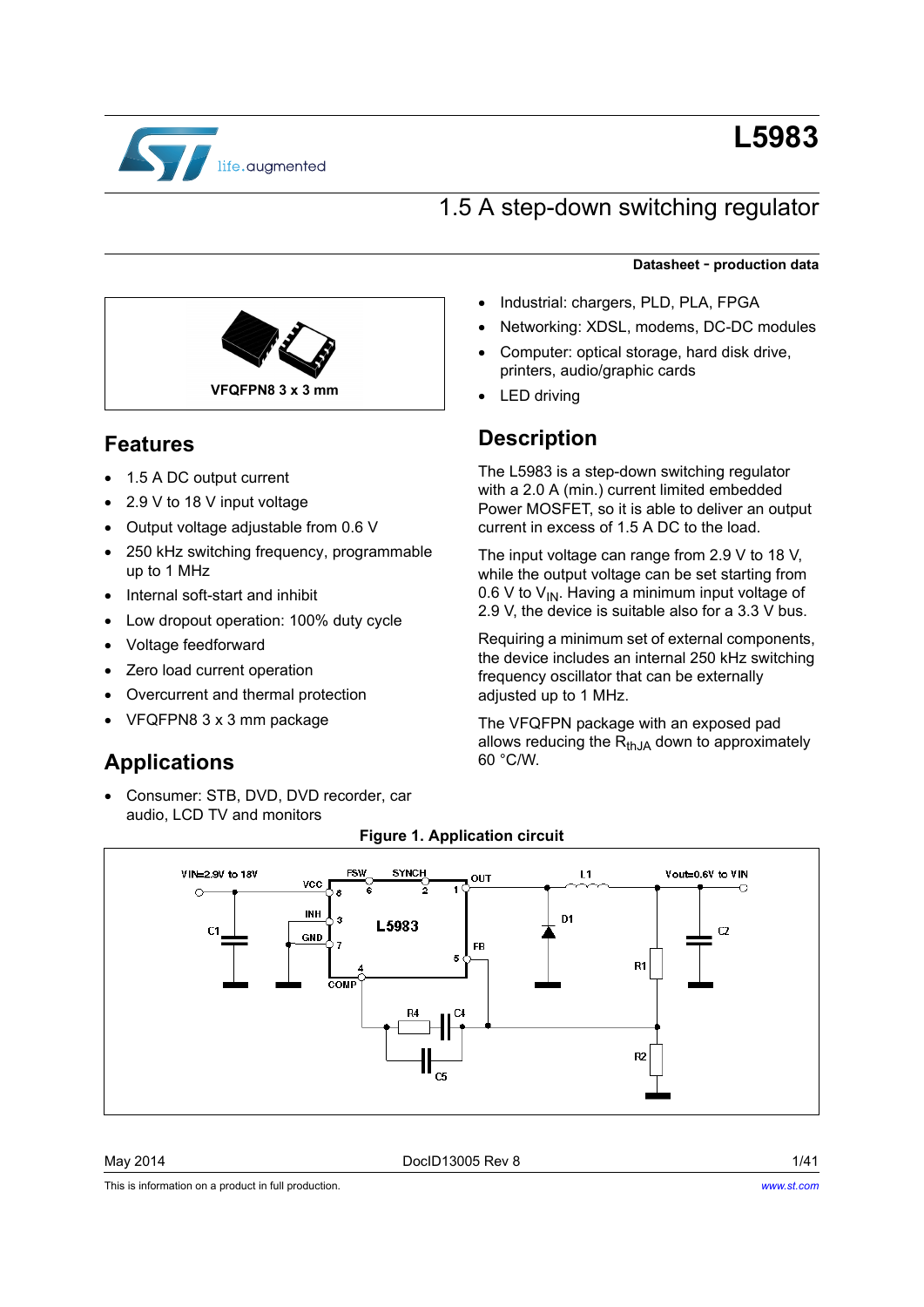## **Contents**

| 1              |     |       |
|----------------|-----|-------|
|                | 1.1 |       |
|                | 1.2 |       |
| $\overline{2}$ |     |       |
|                | 2.1 |       |
|                | 2.2 |       |
| 3              |     |       |
| 4              |     |       |
|                | 4.1 |       |
|                | 4.2 |       |
|                | 4.3 |       |
|                | 4.4 |       |
|                | 4.5 |       |
|                | 4.6 |       |
| 5              |     |       |
|                | 5.1 |       |
|                | 5.2 |       |
|                | 5.3 |       |
|                | 5.4 |       |
|                |     | 5.4.1 |
|                |     | 5.4.2 |
|                | 5.5 |       |
|                | 5.6 |       |
|                | 5.7 |       |
| 6              |     |       |
|                | 6.1 |       |
|                | 6.2 |       |

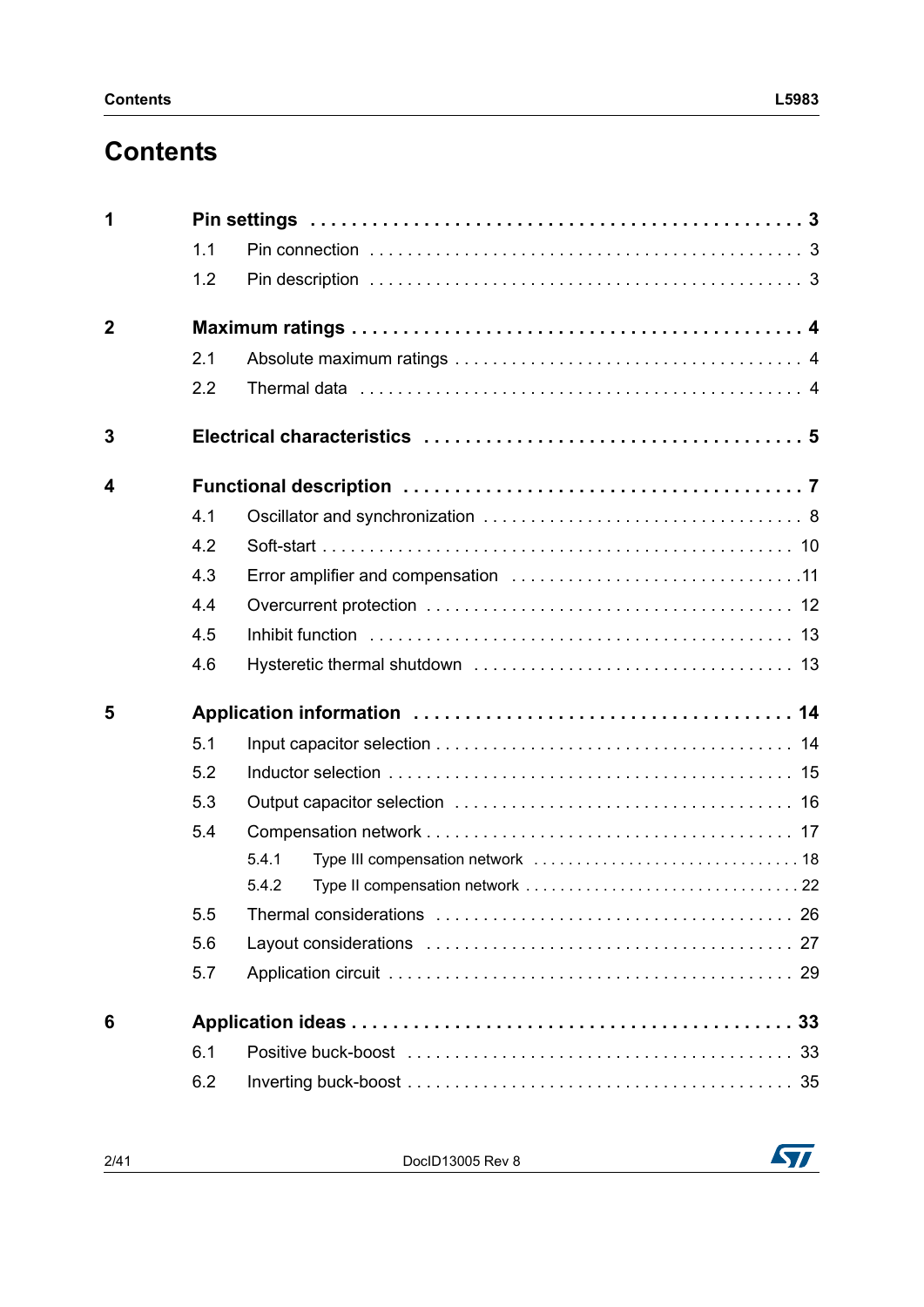| $7 \quad \overline{\phantom{1}}$ |  |
|----------------------------------|--|
|                                  |  |
|                                  |  |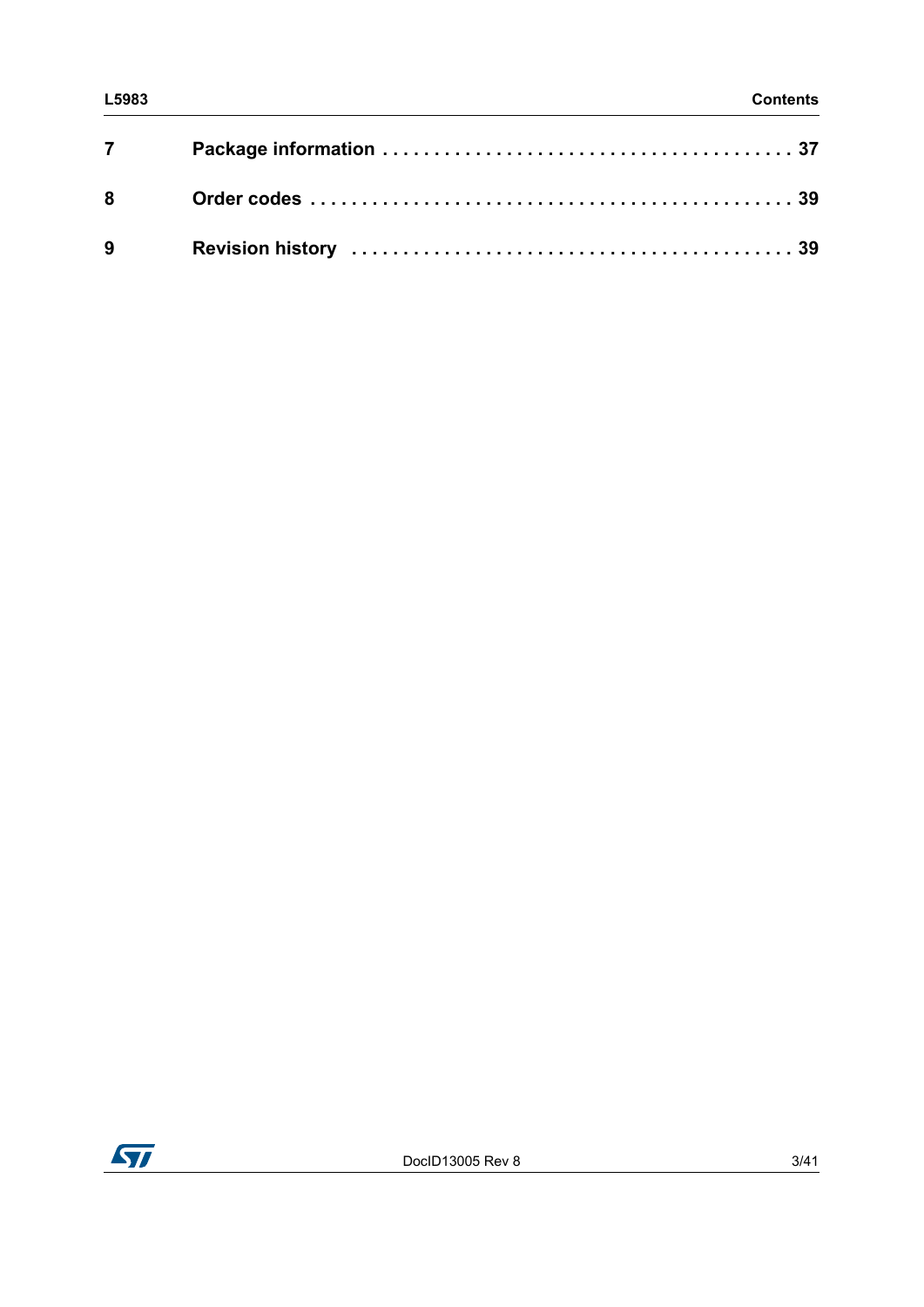## <span id="page-3-0"></span>**1 Pin settings**

### <span id="page-3-1"></span>**1.1 Pin connection**

<span id="page-3-3"></span>

## <span id="page-3-2"></span>**1.2 Pin description**

#### **Table 1. Pin description**

| No.            | Type         | <b>Description</b>                                                                                                                                                                                                                                                                                                                         |
|----------------|--------------|--------------------------------------------------------------------------------------------------------------------------------------------------------------------------------------------------------------------------------------------------------------------------------------------------------------------------------------------|
| 1              | <b>OUT</b>   | Regulator output                                                                                                                                                                                                                                                                                                                           |
| $\overline{2}$ | <b>SYNCH</b> | Master/slave synchronization. When it is left floating, a signal with<br>a phase shift of half a period with respect to the power turn-on is present<br>at the pin. When connected to an external signal at a frequency higher<br>than the internal one, then the device is synchronized by the external<br>signal, with zero phase shift. |
|                |              | Connecting together the SYNCH pin of two devices, the one with the<br>higher frequency works as a master and the other as a slave; so the turn-<br>on of the two power switches has a phase shift of half a period.                                                                                                                        |
| 3              | <b>INH</b>   | A logical signal (active high) disables the device. With INH higher than<br>1.9 V the device is OFF and with INH lower than 0.6 V the device is ON.                                                                                                                                                                                        |
| 4              | COMP         | Error amplifier output to be used for loop frequency compensation                                                                                                                                                                                                                                                                          |
| 5              | <b>FB</b>    | Feedback input. Connecting the output voltage directly to this pin the<br>output voltage is regulated at 0.6 V. To have higher regulated voltages an<br>external resistor divider is required from the Vout to the FB pin.                                                                                                                 |
| 6              | $F_{SW}$     | The switching frequency can be increased connecting an external<br>resistor from the FSW pin and ground. If this pin is left floating the device<br>works at its free running frequency of 250 kHz.                                                                                                                                        |
| 7              | <b>GND</b>   | Ground                                                                                                                                                                                                                                                                                                                                     |
| 8              | $V_{CC}$     | Unregulated DC input voltage                                                                                                                                                                                                                                                                                                               |

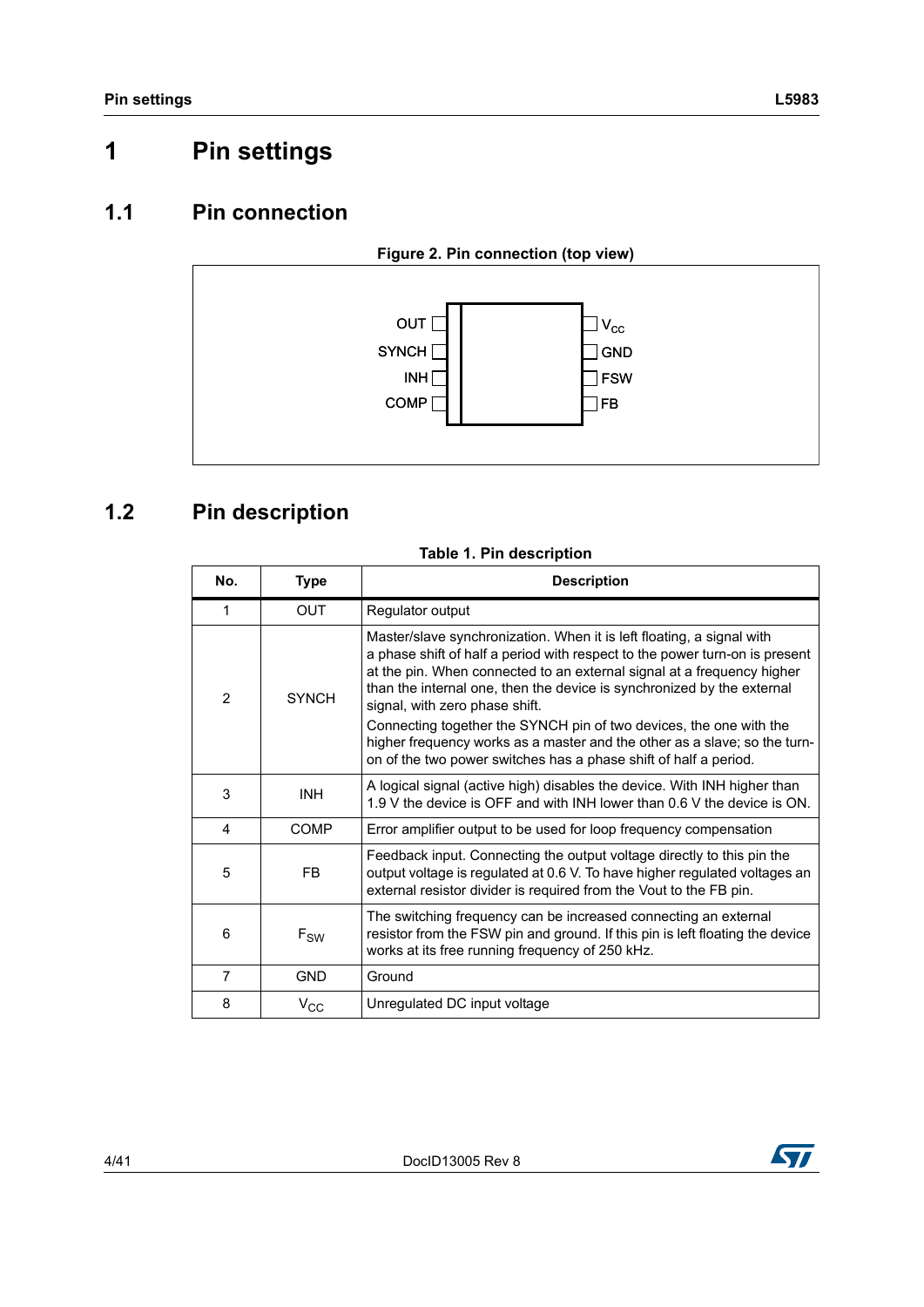## <span id="page-4-0"></span>**2 Maximum ratings**

### <span id="page-4-1"></span>**2.1 Absolute maximum ratings**

| Symbol                      | <b>Parameter</b>                   | Value            | Unit        |  |
|-----------------------------|------------------------------------|------------------|-------------|--|
| $V_{\rm CC}$                | Input voltage                      | 20               |             |  |
| <b>OUT</b>                  | Output DC voltage                  | -0.3 to $V_{CC}$ |             |  |
| $FSW$ , COMP, SYNCH         | Analog pin                         | $-0.3$ to 4      | ν           |  |
| <b>INH</b>                  | Inhibit pin                        | -0.3 to $V_{CC}$ |             |  |
| <b>FB</b>                   | Feedback voltage                   | $-0.3$ to 1.5    |             |  |
| $P_{TOT}$                   | Power dissipation at $T_A$ < 60 °C | 1.5              | W           |  |
| $T_{\text{J}}$              | Junction temperature range         | $-40$ to 150     | $^{\circ}C$ |  |
| $\mathsf{T}_{\textsf{stg}}$ | Storage temperature range          | $-55$ to 150     | °C          |  |

#### **Table 2. Absolute maximum ratings**

## <span id="page-4-2"></span>**2.2 Thermal data**

#### **Table 3. Thermal data**

<span id="page-4-3"></span>

| <b>Symbol</b> | <b>Parameter</b>                                                    |               | Value | Unit |
|---------------|---------------------------------------------------------------------|---------------|-------|------|
| ιkthJA        | Maximum thermal resistance  <br>$l$ junction ambient <sup>(1)</sup> | <b>VFQFPN</b> | 60    | °C/W |

1. Package mounted on demonstration board.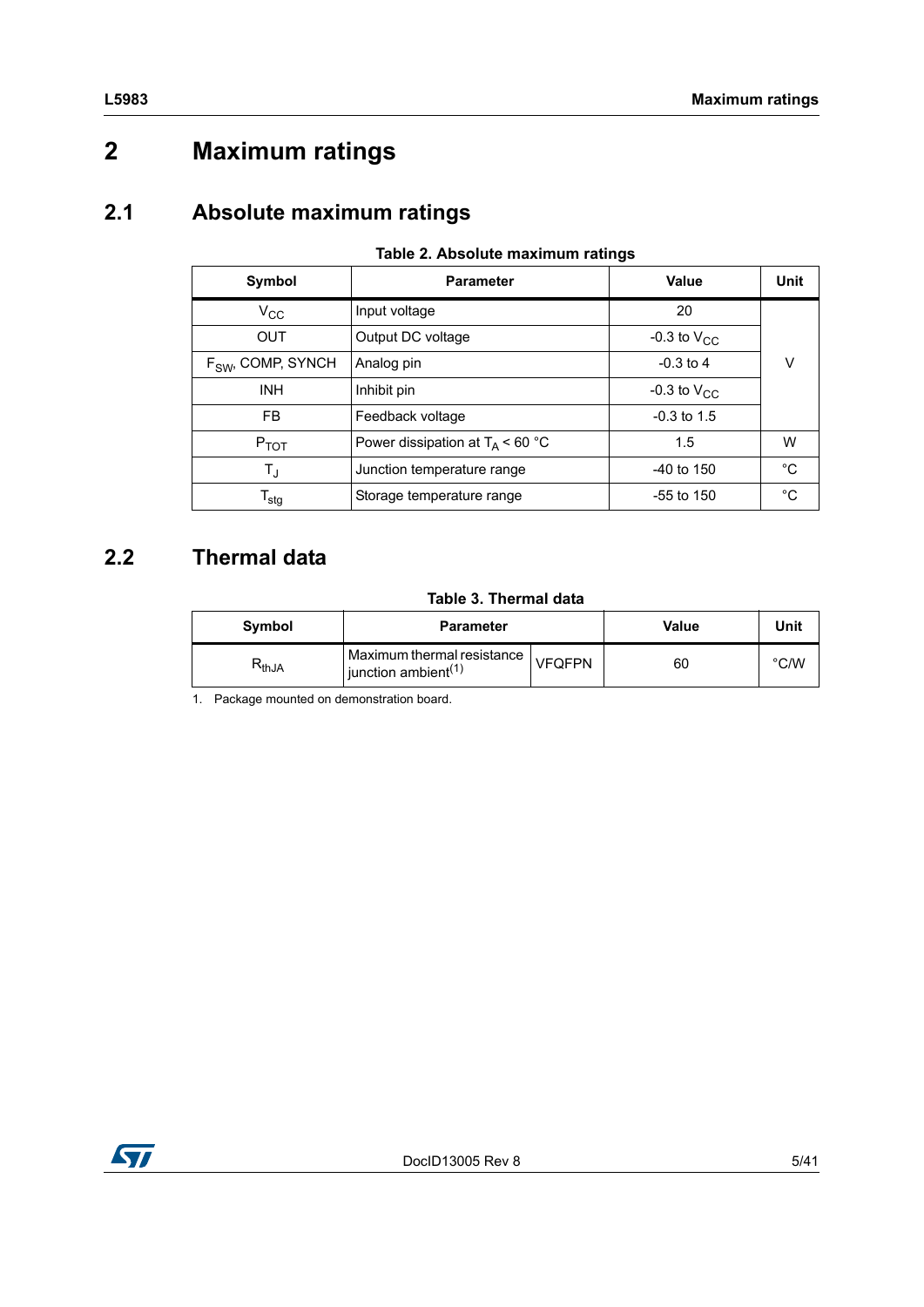## <span id="page-5-0"></span>**3 Electrical characteristics**

 $T_J$  = 25 °C,  $V_{CC}$  = 12 V, unless otherwise specified.

<span id="page-5-1"></span>

|                            |                                   |                                               | <b>Values</b> |                |       |           |  |
|----------------------------|-----------------------------------|-----------------------------------------------|---------------|----------------|-------|-----------|--|
| Symbol                     | <b>Parameter</b>                  | <b>Test condition</b>                         | Min.          | Typ.           | Max.  | Unit      |  |
| $V_{CC}$                   | Operating input voltage range     | (1)                                           | 2.9           |                | 18    |           |  |
| V <sub>CCON</sub>          | Turn-on V <sub>CC</sub> threshold | (1)                                           |               |                | 2.9   | V         |  |
| <b>V<sub>CCHYS</sub></b>   | V <sub>CC</sub> UVLO hysteresis   | (1)                                           | 0.175         |                | 0.3   |           |  |
|                            | MOSFET on resistance              |                                               |               | 140            | 170   |           |  |
| $R_{DS(on)}$               |                                   | (1)                                           |               | 140            | 220   | $m\Omega$ |  |
| <b>ILIM</b>                | Maximum limiting current          |                                               | 2.0           | 2.3            | 2.6   | Α         |  |
| <b>Oscillator</b>          |                                   |                                               |               |                |       |           |  |
|                            |                                   |                                               | 225           | 250            | 275   |           |  |
| $F_{SW}$                   | Switching frequency               | (1)                                           | 220           |                | 275   | kHz       |  |
| <b>V<sub>FSW</sub></b>     | FSW pin voltage                   |                                               |               | 1.254          |       | $\vee$    |  |
| D                          | Duty cycle                        |                                               | $\mathbf 0$   |                | 100   | $\%$      |  |
| $F_{ADJ}$                  | Adjustable switching frequency    | $R_{FSW}$ = 33 k $\Omega$                     |               | 1000           |       | kHz       |  |
|                            | <b>Dynamic characteristics</b>    |                                               |               |                |       |           |  |
| $V_{FB}$                   | Feedback voltage                  | 2.9 V < V <sub>CC</sub> < 18 V <sup>(1)</sup> | 0.593         | 0.6            | 0.607 | $\vee$    |  |
|                            | <b>DC</b> characteristics         |                                               |               |                |       |           |  |
| $I_{\rm Q}$                | Quiescent current                 | Duty cycle = 0, $V_{FB}$ = 0.8 V              |               |                | 2.4   | mA        |  |
| l <sub>QST-BY</sub>        | Total standby quiescent current   |                                               |               | 20             | 30    | μA        |  |
| Inhibit                    |                                   |                                               |               |                |       |           |  |
|                            |                                   | Device ON level                               |               |                | 0.6   | V         |  |
|                            | INH threshold voltage             | Device OFF level                              | 1.9           |                |       |           |  |
|                            | <b>INH</b> current                | $INH = 0$                                     |               | 7.5            | 10    | μA        |  |
| Soft-start                 |                                   |                                               |               |                |       |           |  |
|                            |                                   | FSW pin floating                              | 7.4           | 8.2            | 9.1   |           |  |
| $\mathsf{T}_{\mathsf{SS}}$ | Soft-start duration               | $F_{SW}$ = 1 MHz, $R_{FSW}$ = 33 k $\Omega$   |               | $\overline{2}$ |       | ms        |  |
| <b>Error amplifier</b>     |                                   |                                               |               |                |       |           |  |
| $V_{CH}$                   | High level output voltage         | $V_{FB}$ < 0.6 V                              | 3             |                |       |           |  |
| $V_{CL}$                   | Low level output voltage          | $V_{FB}$ > 0.6 V                              |               |                | 0.1   | V         |  |
| l <sub>FB</sub>            | Bias source current               | $V_{FB} = 0 V$ to 0.8 V                       |               | 1              |       | $\mu$ A   |  |

|  |  | <b>Table 4. Electrical characteristics</b> |
|--|--|--------------------------------------------|
|--|--|--------------------------------------------|

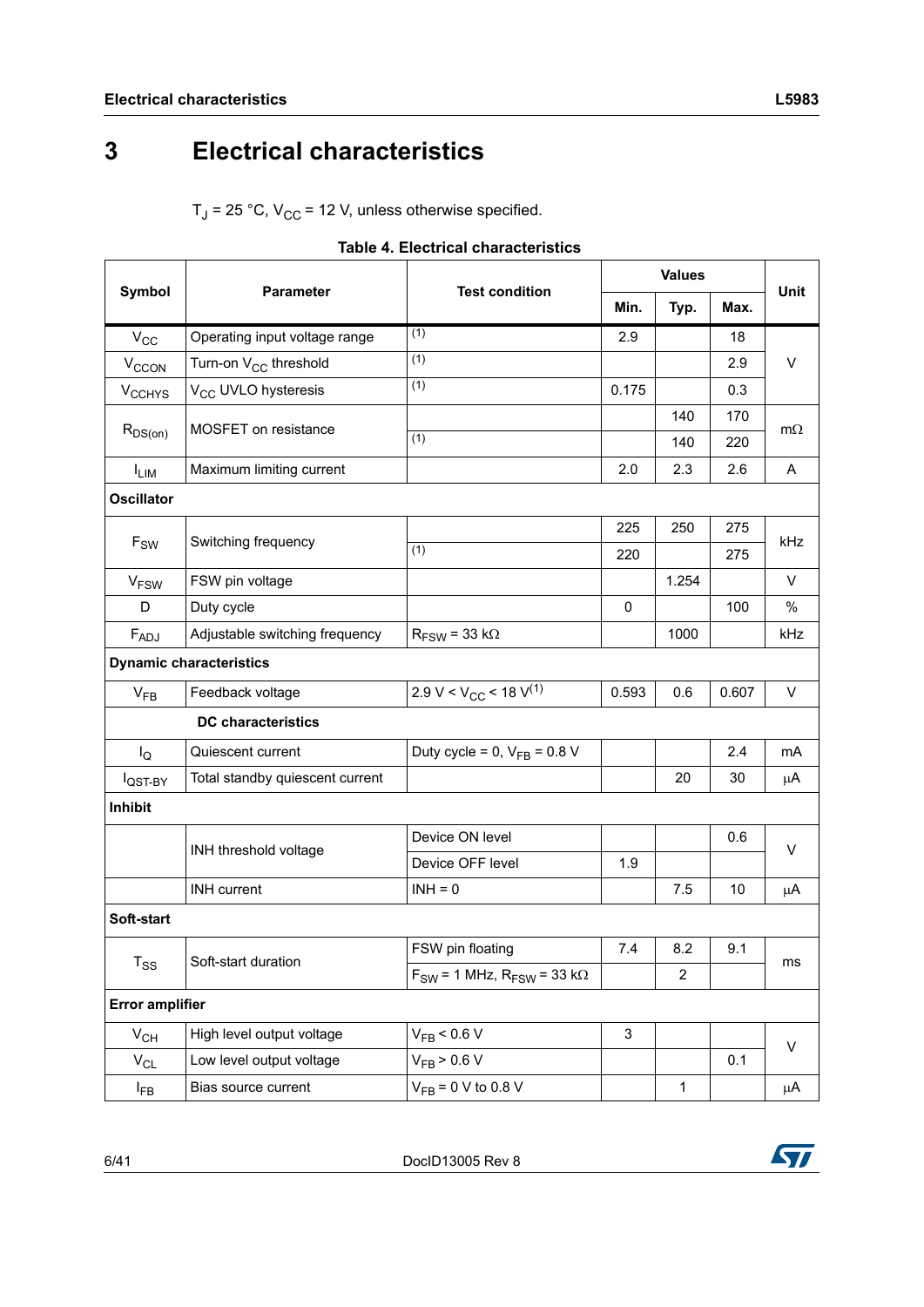|                          | <b>Parameter</b>                | <b>Test condition</b>              | <b>Values</b> |      |      |             |
|--------------------------|---------------------------------|------------------------------------|---------------|------|------|-------------|
| Symbol                   |                                 |                                    | Min.          | Typ. | Max. | <b>Unit</b> |
| <sup>I</sup> O SOURCE    | Source COMP pin                 | $V_{FB}$ = 0.5 V, $V_{COMP}$ = 1 V |               | 20   |      | mA          |
| <sup>I</sup> O SINK      | Sink COMP pin                   | $V_{FB} = 0.7 V, V_{COMP} = 1 V$   |               | 25   |      | mA          |
| $G_V$                    | Open loop voltage gain          | (2)                                |               | 100  |      | dB          |
|                          | <b>Synchronization function</b> |                                    |               |      |      |             |
|                          | High input voltage              |                                    | 2             |      | 3.3  | $\vee$      |
|                          | Low input voltage               |                                    |               |      | 1    |             |
|                          | Slave sink current              | $VSYNCH = 2.9 V$                   |               | 0.7  | 0.9  | mA          |
|                          | Master output amplitude         | $I_{\text{SOURCE}}$ = 4.5 mA       | 2.0           |      |      | $\vee$      |
|                          | Output pulse width              | <b>SYNCH floating</b>              |               | 110  |      | ns          |
|                          | Input pulse width               |                                    | 70            |      |      |             |
| <b>Protection</b>        |                                 |                                    |               |      |      |             |
| <b>FBDISC</b>            | FB disconnection source current |                                    |               | 1    |      | μA          |
|                          | Thermal shutdown                |                                    |               | 150  |      | $^{\circ}C$ |
| <b>T</b> <sub>SHDN</sub> | Hysteresis                      |                                    |               | 30   |      |             |

1. Specification referred to T<sub>J</sub> from -40 to +125 °C. Specifications in the -40 to +125 °C temperature range are assured by design, characterization and statistical correlation.

2. Guaranteed by design.

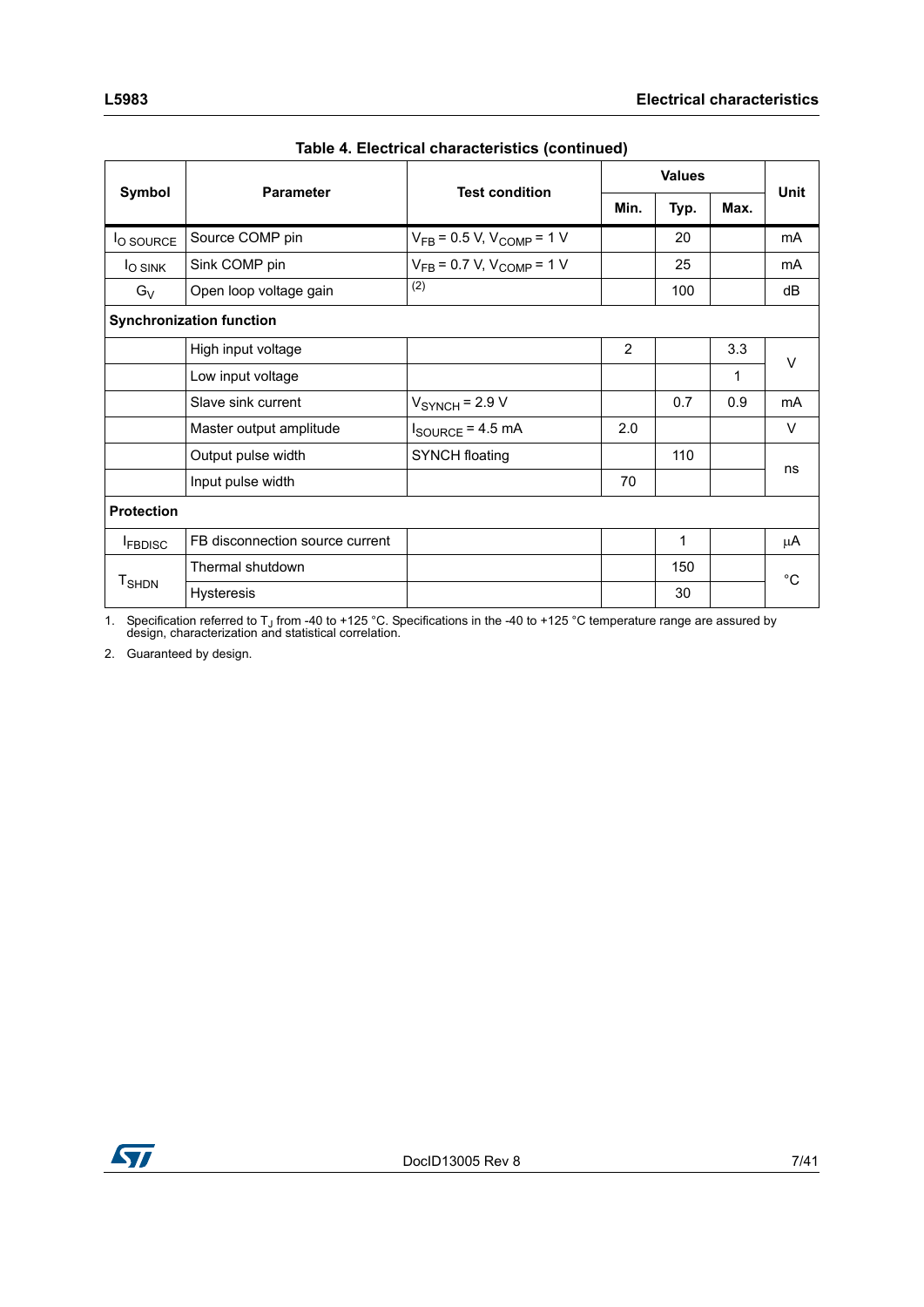## <span id="page-7-0"></span>**4 Functional description**

The L5983 device is based on a "voltage mode", constant frequency control. The output voltage  $V_{\text{OUT}}$  is sensed by the feedback pin (FB) compared to an internal reference (0.6 V) providing an error signal that, compared to a fixed frequency sawtooth, controls the ON and OFF time of the power switch.

The main internal blocks are shown in the block diagram in *[Figure 3](#page-7-1)*. They are:

- A fully integrated oscillator that provides sawtooth to modulate the duty cycle and the synchronization signal. Its switching frequency can be adjusted by an external resistor. The voltage and frequency feedforward are implemented.
- The soft-start circuitry to limit inrush current during the startup phase
- The voltage mode error amplifier
- The pulse width modulator and the relative logic circuitry necessary to drive the internal power switch
- The high-side driver for embedded P-channel Power MOSFET switch
- The peak current limit sensing block, to handle overload and short-circuit conditions
- A voltage regulator and internal reference. It supplies internal circuitry and provides a fixed internal reference.
- A voltage monitor circuitry (UVLO) that checks the input and internal voltages.
- A thermal shutdown block, to prevent thermal runaway.

<span id="page-7-1"></span>

#### **Figure 3. Block diagram**

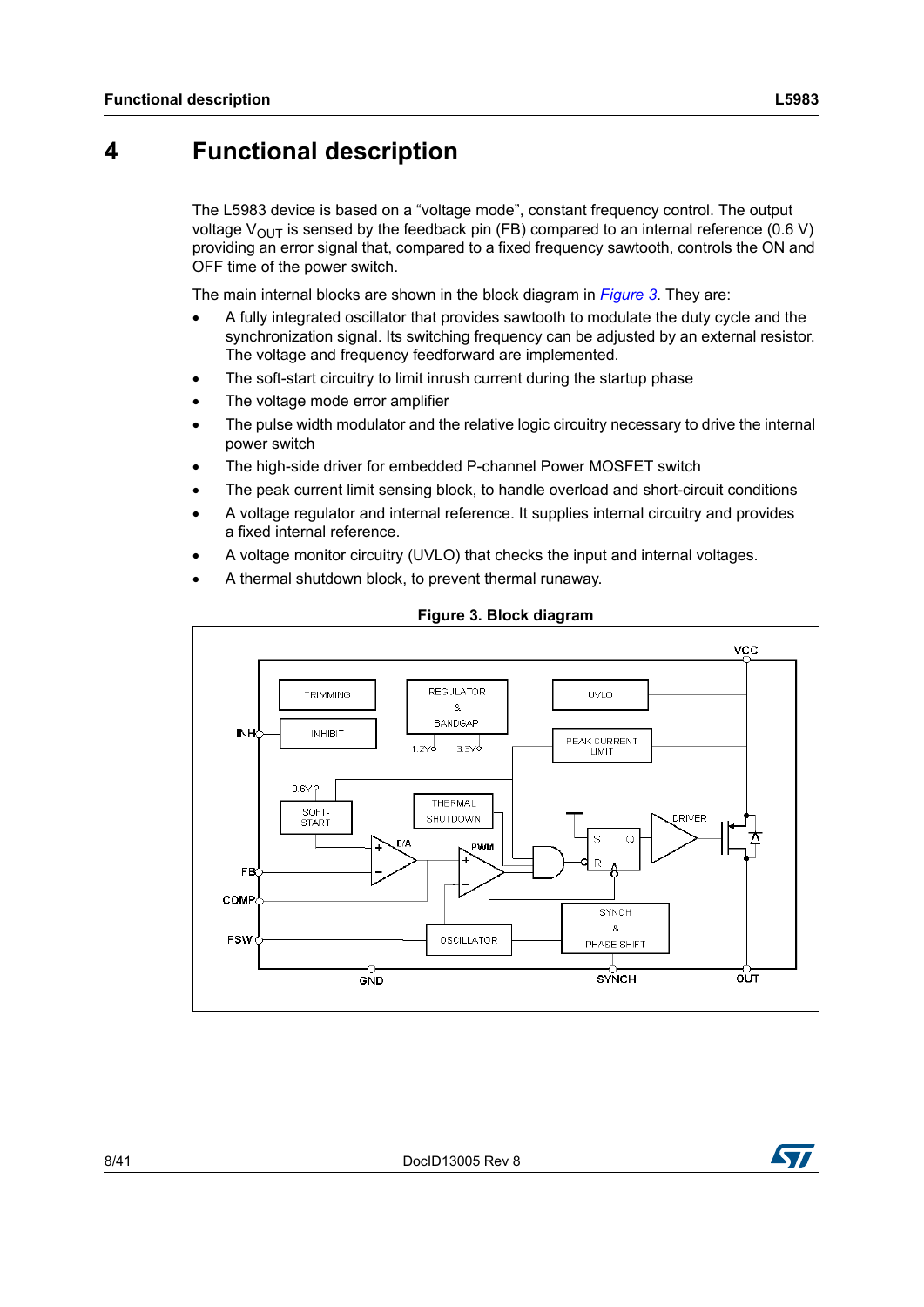### <span id="page-8-0"></span>**4.1 Oscillator and synchronization**

*[Figure 4](#page-8-1)* shows the block diagram of the oscillator circuit. The internal oscillator provides a constant frequency clock. Its frequency depends on the resistor externally connected to the FSW pin. In case the FSW pin is left floating the frequency is 250 kHz; it can be increased as shown in *[Figure 6](#page-9-0)* by the external resistor connected to ground.

To improve the line transient performance, keeping the PWM gain constant versus the input voltage, the voltage feedforward is implemented by changing the slope of the sawtooth according to the input voltage change (see *[Figure 5](#page-9-1)*.a).

The slope of the sawtooth also changes if the oscillator frequency is increased by the external resistor. In this way a frequency feedforward is implemented (*[Figure 5](#page-9-1)*.b) in order to keep the PWM gain constant versus the switching frequency (see *[Section 5.4 on page 18](#page-17-0)* for PWM gain expression).

The synchronization signal is generated on the SYNCH pin. This signal has a phase shift of 180° with respect to the clock. This delay is useful when two devices are synchronized connecting the SYNCH pins together. When SYNCH pins are connected, the device with a higher oscillator frequency works as a master, so the slave device switches at the frequency of the master but with a delay of half a period. This minimizes the RMS current flowing through the input capacitor (see the L5988D datasheet: *"4 A continuous (more than 5 A pulsed) step-down switching regulator with synchronous rectification*").

<span id="page-8-1"></span>

**Figure 4. Oscillator circuit block diagram**

The device can be synchronized to work at a higher frequency feeding an external clock signal. The synchronization changes the sawtooth amplitude, changing the PWM gain (*[Figure 5](#page-9-1)*.c). This change has to be taken into account when the loop stability is studied. To minimize the change of the PWM gain, the free running frequency should be set (with a resistor on the FSW pin) only slightly lower than the external clock frequency. This preadjusting of the frequency changes the sawtooth slope in order to render the truncation of sawtooth negligible, due to the external synchronization.



DocID13005 Rev 8 9/41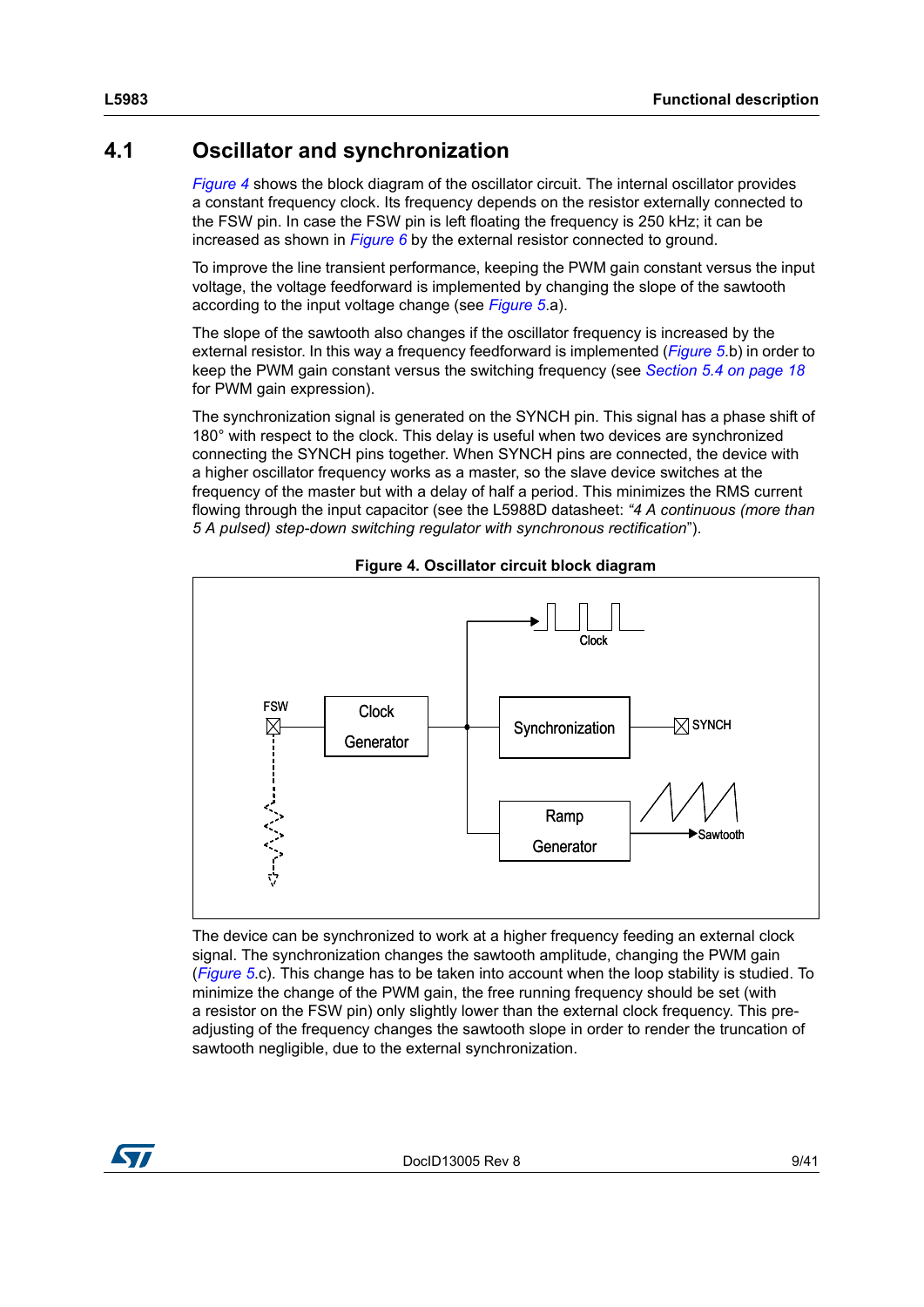

<span id="page-9-1"></span>

<span id="page-9-0"></span>

10/41 DocID13005 Rev 8

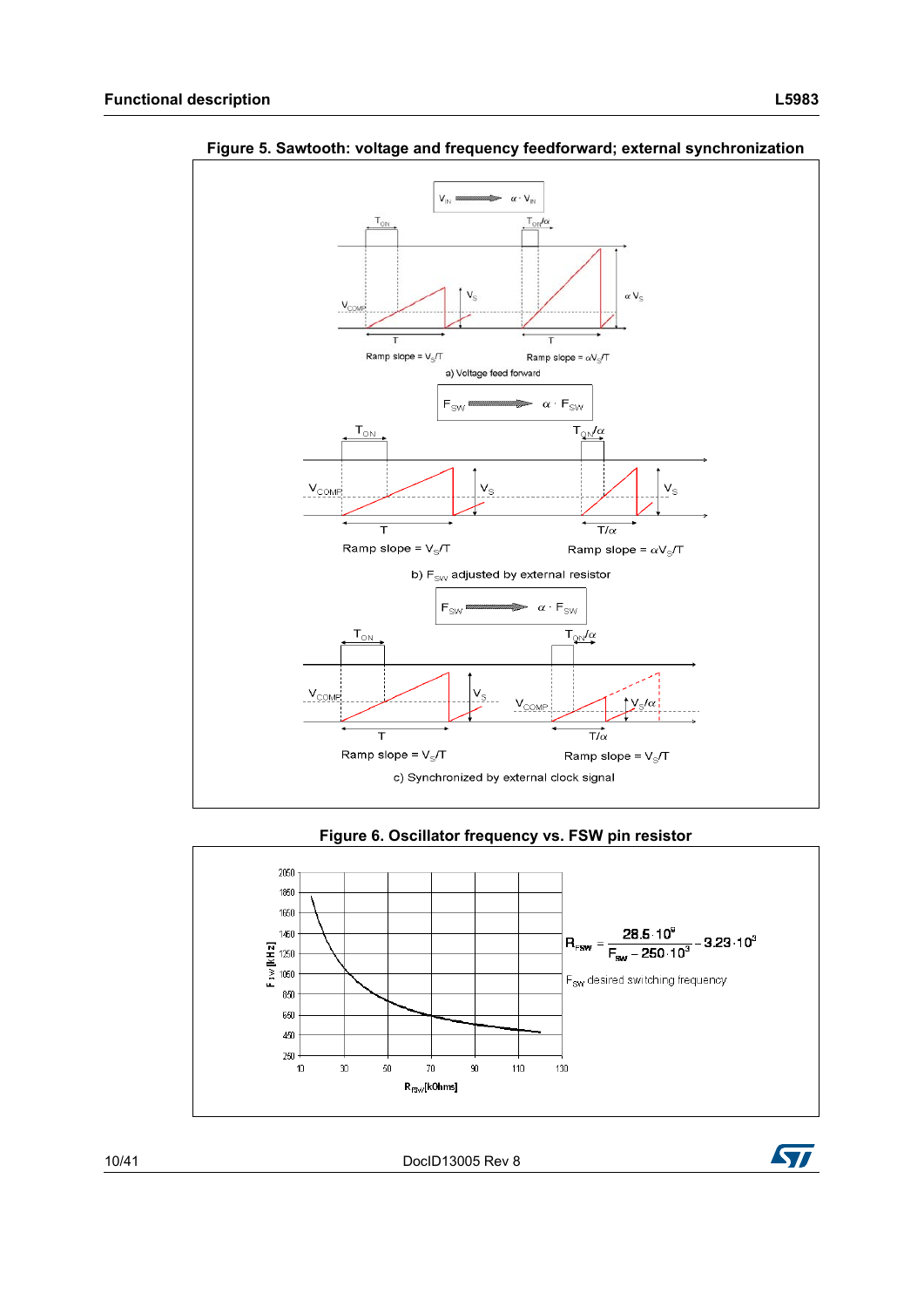### <span id="page-10-0"></span>**4.2 Soft-start**

The soft-start is essential to assure a correct and safe startup of the step-down converter. It avoids inrush current surge and makes the output voltage increase monotonically.

The soft-start is performed by a staircase ramp on the non-inverting input ( $V_{REF}$ ) of the error amplifier. So the output voltage slew rate is:

#### **Equation 1**

$$
SR_{OUT} = SR_{VREF} \cdot \left(1 + \frac{R1}{R2}\right)
$$

where *SRVREF* is the slew rate of the non-inverting input, while *R1* and *R2* is the resistor divider to regulate the output voltage (see *[Figure 7](#page-10-1)*). The soft-start staircase consists of 64 steps of 9.5 mV each, from 0 V to 0.6 V. The time base of one step is of 32 clock cycles. So the soft-start time and then the output voltage slew rate depend on the switching frequency.

<span id="page-10-1"></span>

Soft-start time results:

**Equation 2**

$$
SS_{TIME} = \frac{32 \cdot 64}{Fsw}
$$

For example, with a switching frequency of 250 kHz the  $SS_{TIME}$  is 8 ms.

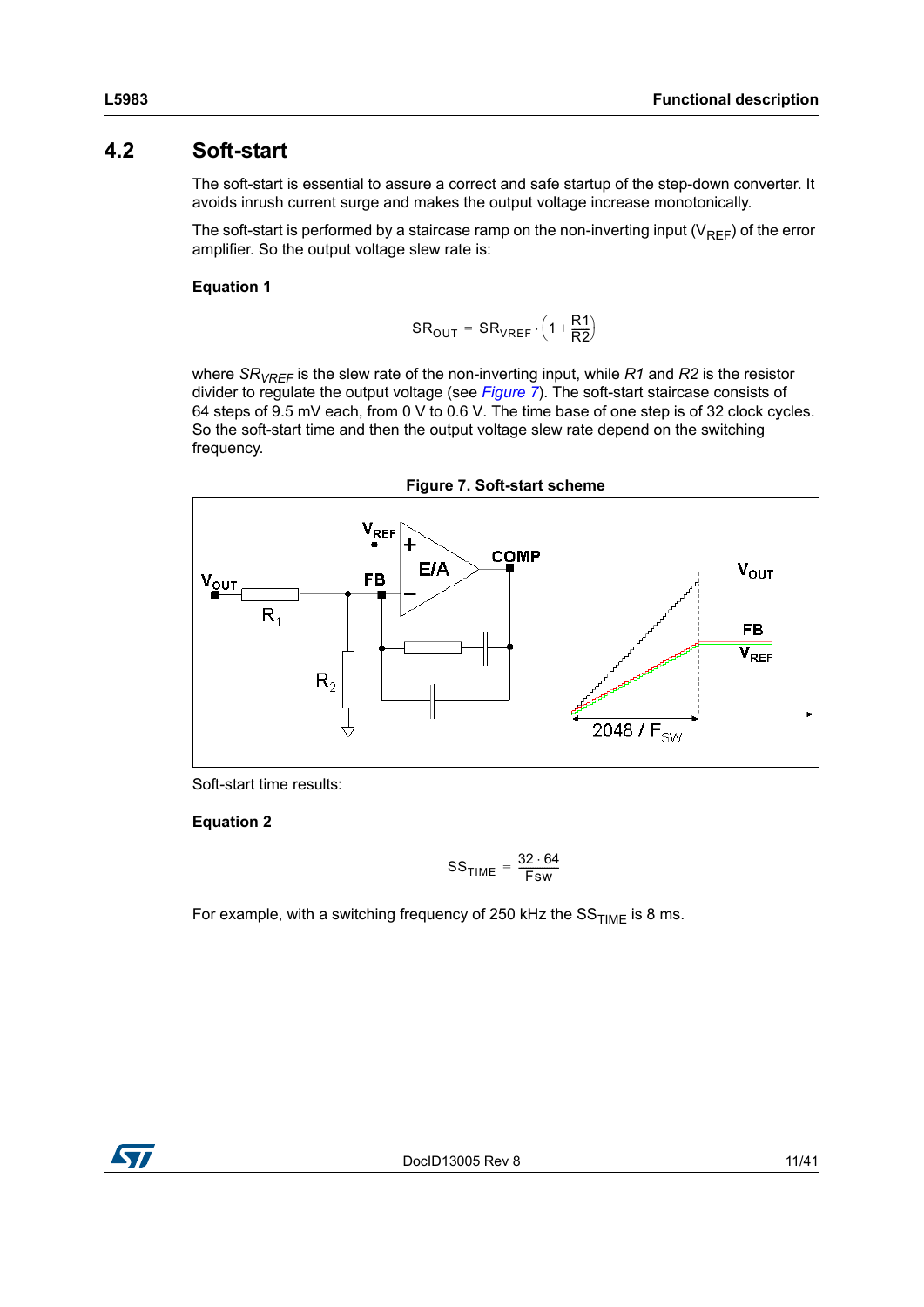### <span id="page-11-0"></span>**4.3 Error amplifier and compensation**

The error amplifier (E/A) provides the error signal to be compared with the sawtooth to perform the pulse width modulation. Its non-inverting input is internally connected to a 0.6 V voltage reference, while its inverting input (FB) and output (COMP) are externally available for feedback and frequency compensation. In this device the error amplifier is a voltage mode operational amplifier so with high DC gain and low output impedance.

The uncompensated error amplifier characteristics are the following:

| <b>Error amplifier</b>      | <b>Value</b> |
|-----------------------------|--------------|
| Low frequency gain          | 100dB        |
| <b>GBWP</b>                 | 4.5 MHz      |
| Slew rate                   | $7 V/\mu s$  |
| Output voltage swing        | 0 to 3.3 $V$ |
| Maximum source/sink current | 25 mA/40 mA  |

**Table 5. Uncompensated error amplifier characteristics**

In continuous conduction mode (CCM), the transfer function of the power section has two poles due to the LC filter and one zero due to the ESR of the output capacitor. Different kinds of compensation networks can be used depending on the ESR value of the output capacitor. In case the zero introduced by the output capacitor helps to compensate the double pole of the LC filter a type II compensation network can be used. Otherwise, a type III compensation network has to be used (see *[Section 5.4 on page 18](#page-17-0)* for details of the compensation network selection).

However, the methodology to compensate the loop is to introduce zeros to obtain a safe phase margin.

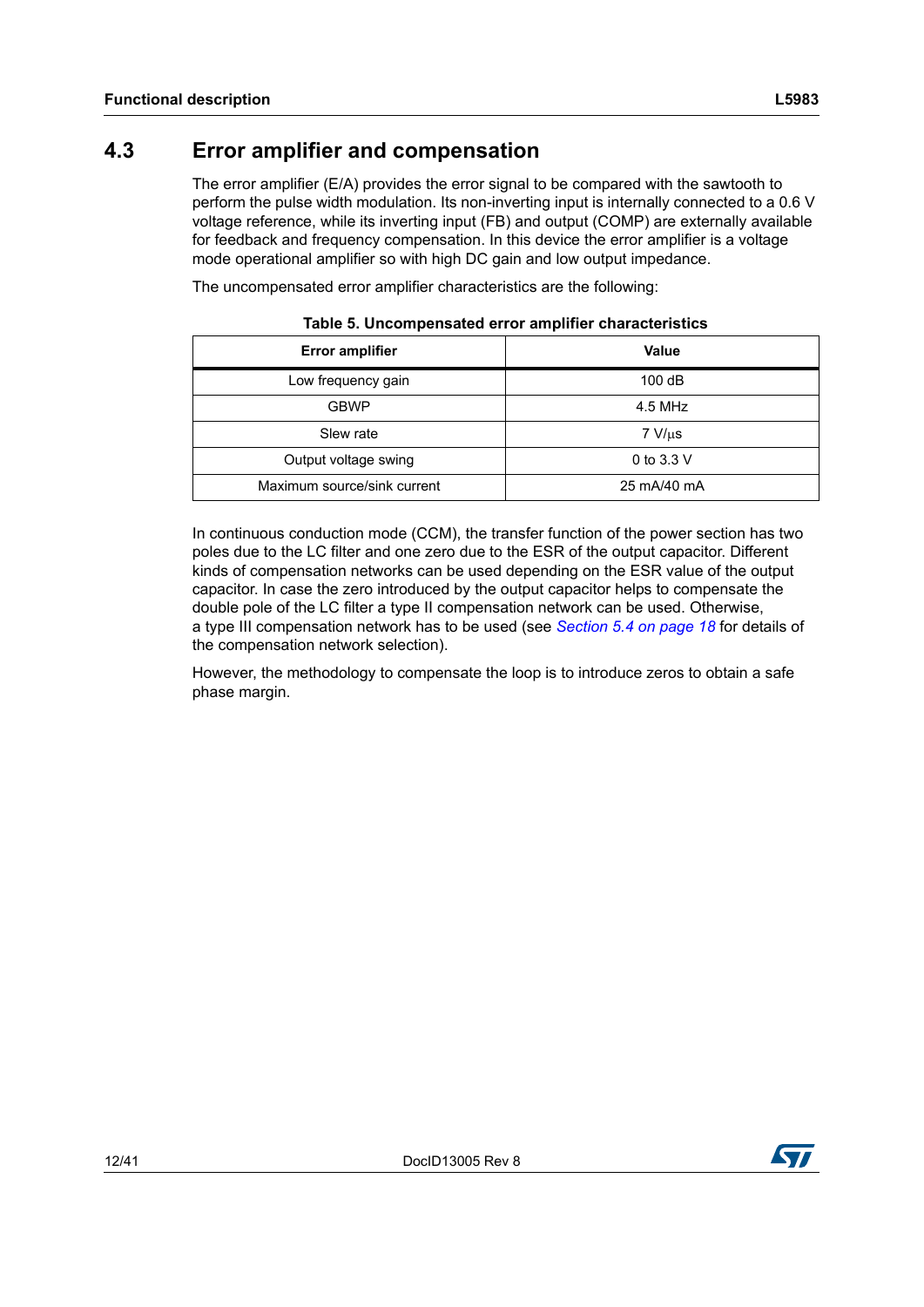### <span id="page-12-0"></span>**4.4 Overcurrent protection**

The L5983 device implements the overcurrent protection sensing current flowing through the Power MOSFET. Due to the noise created by the switching activity of the Power MOSFET, the current sensing is disabled during the initial phase of the conduction time. This avoids an erroneous detection of a fault condition. This interval is generally known as "masking time" or "blanking time". The masking time is about 200 ns.

When the overcurrent is detected, two different behaviors are possible depending on the operating condition.

- 1. **Output voltage in regulation**. When the overcurrent is sensed, the Power MOSFET is switched off and the internal reference  $(V_{REF})$ , that biases the non-inverting input of the error amplifier, is set to zero and kept in this condition for a soft-start time  $(T_{SS}, 2048)$ clock cycles). After this time, a new soft-start phase takes place and the internal reference begins ramping (see *[Figure 8](#page-13-2)*.a).
- 2. **Soft-start phase**. If the overcurrent limit is reached, the Power MOSFET is turned off implementing the pulse by pulse overcurrent protection. During the soft-start phase, under the overcurrent condition, the device can skip pulses in order to keep the output current constant and equal to the current limit. If, at the end of the "masking time", the current is higher than the overcurrent threshold, the Power MOSFET is turned off and it skips one pulse. If, at the next switching on at the end of the "masking time", the current is still higher than the threshold, the device skips two pulses. This mechanism is repeated and the device can skip up to seven pulses. While, if at the end of the "masking time" the current is lower than the overcurrent threshold, the number of skipped cycles is decreased by one unit. At the end of the soft-start phase the output voltage is in regulation and if the overcurrent persists, the behavior explained above takes place (see *[Figure 8](#page-13-2)*.b).

So the overcurrent protection can be summarized as a "hiccup" intervention when the output is in regulation and a constant current during the soft-start phase.

If the output is shorted to ground when the output voltage is in regulation, the overcurrent is triggered and the device starts cycling with a period of 2048 clock cycles between the "hiccup" (Power MOSFET off and no current to the load) and "constant current" with very short ON time and with reduced switching frequency (up to one eighth of normal switching frequency). See *[Figure 32 on page 33](#page-32-0)* for short-circuit behavior.

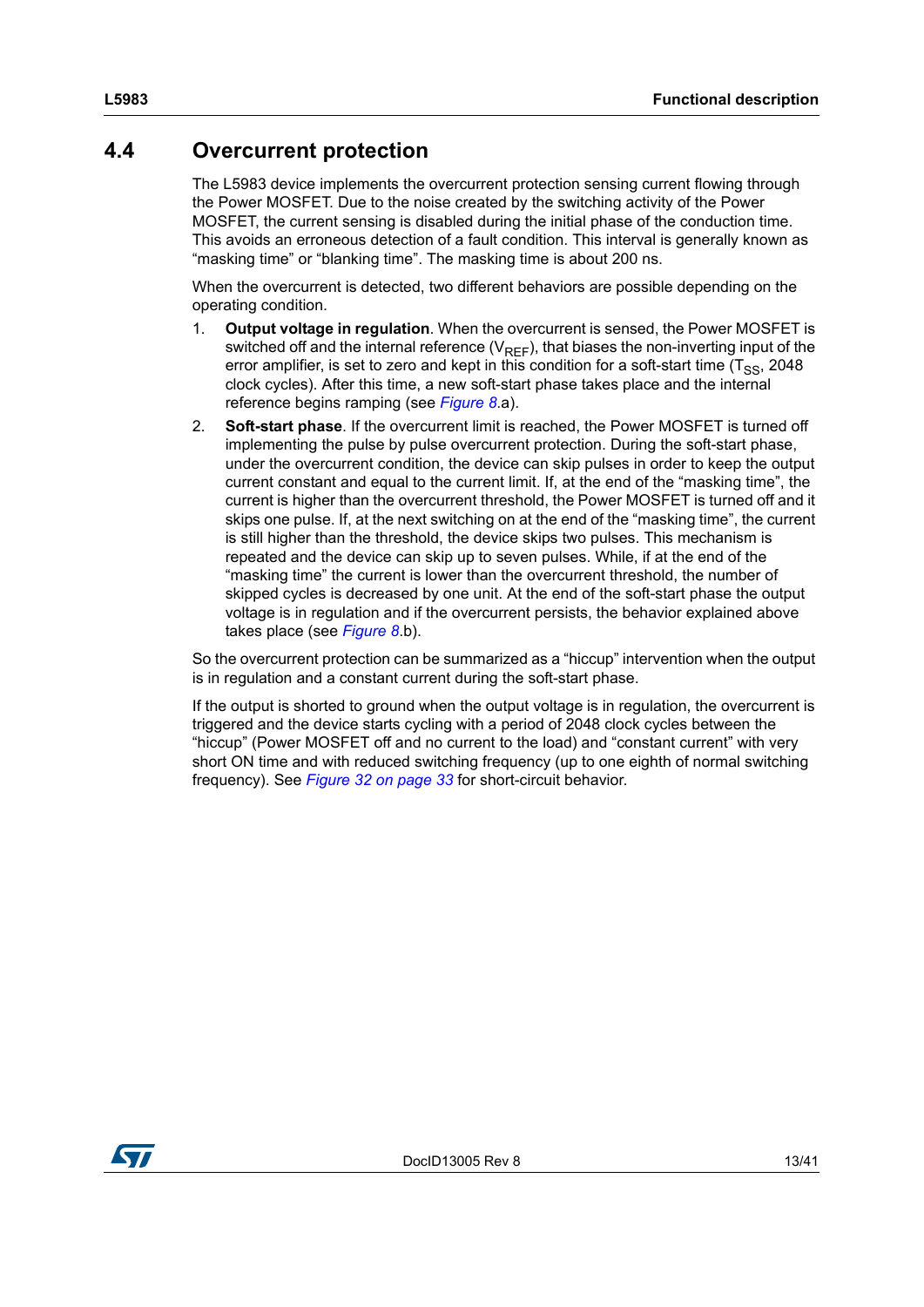<span id="page-13-2"></span>

**Figure 8. Overcurrent protection strategy**

### <span id="page-13-0"></span>**4.5 Inhibit function**

The inhibit feature allows the device to be put into standby mode. With the INH pin higher than 1.9 V, the device is disabled and the power consumption is reduced to less than 30  $\mu$ A. With the INH pin lower than 0.6 V, the device is enabled. If the INH pin is left floating, an internal pull-up ensures that the voltage at the pin reaches the inhibit threshold and the device is disabled. The pin is also  $V_{CC}$  compatible.

### <span id="page-13-1"></span>**4.6 Hysteretic thermal shutdown**

The thermal shutdown block generates a signal that turns off the power stage if the junction temperature goes above 150 °C. Once the junction temperature goes back to about 130 °C, the device restarts in normal operation. The sensing element is very close to the PDMOS area, therefore ensuring an accurate and fast temperature detection.

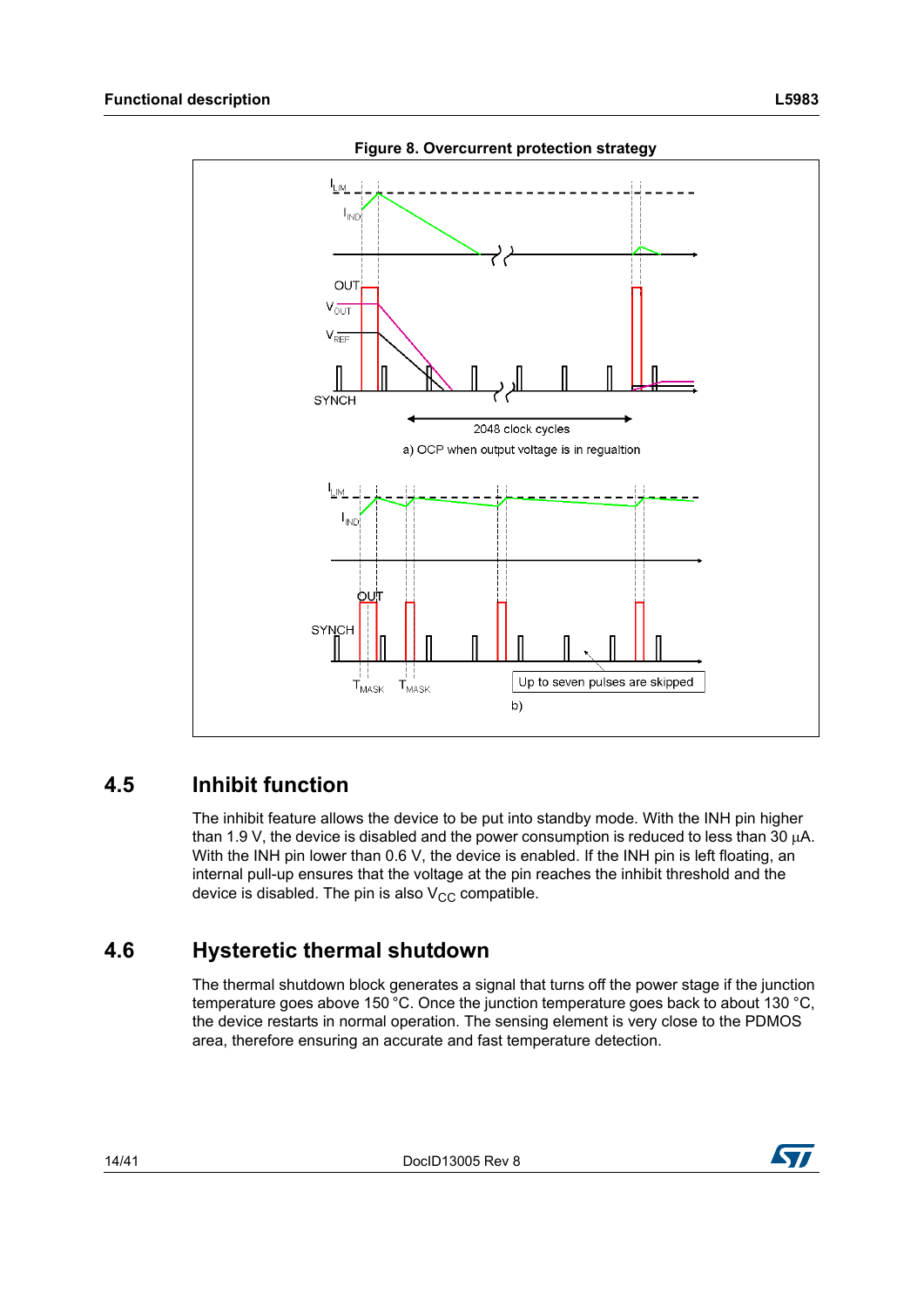## <span id="page-14-0"></span>**5 Application information**

### <span id="page-14-1"></span>**5.1 Input capacitor selection**

The capacitor connected to the input must be able to support the maximum input operating voltage and the maximum RMS input current required by the device. The input capacitor is subject to a pulsed current, the RMS value of which is dissipated over its ESR, affecting the overall system efficiency.

So the input capacitor must have an RMS current rating higher than the maximum RMS input current and an ESR value compliant with the expected efficiency.

The maximum RMS input current flowing through the capacitor can be calculated as:

#### **Equation 3**

$$
I_{RMS} = I_{O} \cdot \sqrt{D - \frac{2 \cdot D^{2}}{\eta} + \frac{D^{2}}{\eta^{2}}}
$$

where  $I<sub>O</sub>$  is the maximum DC output current, *D* is the duty cycle,  $\eta$  is the efficiency. Considering  $\eta = 1$ , this function has a maximum at D = 0.5 and it is equal to  $I_0/2$ .

In a specific application the range of possible duty cycles must be considered in order to find out the maximum RMS input current. The maximum and minimum duty cycles can be calculated as:

#### **Equation 4**

$$
D_{MAX} = \frac{V_{OUT} + V_F}{V_{INMIN} - V_{SW}}
$$

and

**Equation 5**

$$
D_{MIN} = \frac{V_{OUT} + V_F}{V_{INMAX} - V_{SW}}
$$

where  $V_F$  is the forward voltage on the freewheeling diode and  $V_{SW}$  is voltage drop across the internal PDMOS.

In *[Table 6](#page-14-2)* some multi-layer ceramic capacitors suitable for this device are reported.

<span id="page-14-2"></span>

| .                   |               |                     |                   |  |  |
|---------------------|---------------|---------------------|-------------------|--|--|
| <b>Manufacturer</b> | <b>Series</b> | Cap value $(\mu F)$ | Rated voltage (V) |  |  |
| <b>MURATA</b>       | GRM31         | 10                  | 25                |  |  |
|                     | GRM55         | 10                  | 25                |  |  |
| TDK                 | C3225         | 10                  | 25                |  |  |



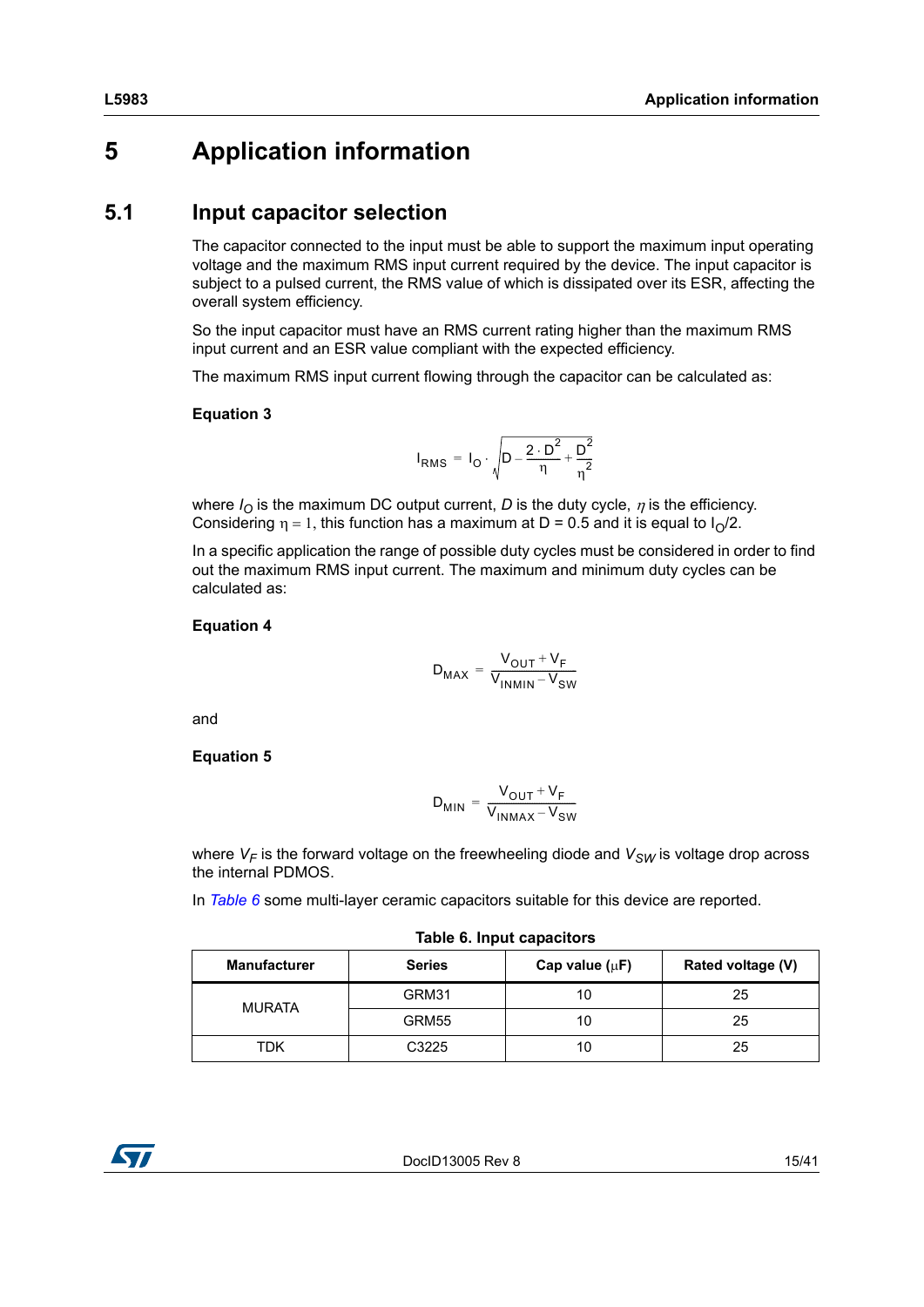### <span id="page-15-0"></span>**5.2 Inductor selection**

The inductance value fixes the current ripple flowing through the output capacitor. So the minimum inductance value, in order to have the expected current ripple, must be selected. The rule to fix the current ripple value is to have a ripple at 20% - 40% of the output current. The inductance value can be calculated by the following equation:

#### **Equation 6**

$$
\Delta I_{L} = \frac{V_{IN} - V_{OUT}}{L} \cdot T_{ON} = \frac{V_{OUT}}{L} \cdot T_{OFF}
$$

where  $T_{ON}$  is the conduction time of the internal high-side switch and  $T_{OFF}$  is the conduction time of the external diode [in CCM,  $F_{SW} = 1 / (T_{ON} + T_{OFF})$ ]. The maximum current ripple, at fixed  $V_{\text{OUT}}$ , is obtained at maximum  $\overline{T}_{\text{OFF}}$  that is at minimum duty cycle (see *[Section 5.1](#page-14-1)* to calculate minimum duty). So fixing  $\Delta I_1 = 20\%$  to 40% of the maximum output current, the minimum inductance value can be calculated as:

#### **Equation 7**

$$
L_{MIN} = \frac{V_{OUT} + V_F}{\Delta I_{MAX}} \cdot \frac{1 - D_{MIN}}{F_{SW}}
$$

where  $F_{SW}$  is the switching frequency, 1 / ( $T_{ON}$  +  $T_{OFF}$ ).

For example, for  $V_{OUT}$  = 3.3 V, V<sub>IN</sub> = 12 V, I<sub>O</sub> = 1.5 A and F<sub>SW</sub> = 250 kHz, the minimum inductance value to have  $\Delta I_1 = 30\%$  of  $I_{\Omega}$  is about 21  $\mu$ H.

The peak current through the inductor is given by:

#### **Equation 8**

$$
I_{L, PK} = I_0 + \frac{\Delta I_L}{2}
$$

So if the inductor value decreases, the peak current (which must be lower than the current limit of the device) increases. The higher the inductor value, the higher the average output current that can be delivered, without reaching the current limit.

In *[Table 7](#page-15-1)* some inductor part numbers are listed.

<span id="page-15-1"></span>

| <b>Table 7. Inductors</b> |                 |                          |                               |  |  |  |
|---------------------------|-----------------|--------------------------|-------------------------------|--|--|--|
| <b>Manufacturer</b>       | <b>Series</b>   | Inductor value $(\mu H)$ | <b>Saturation current (A)</b> |  |  |  |
| Wurth                     | <b>PD</b>       | $3.3 \text{ to } 6.8$    | 2.75 to 4.2                   |  |  |  |
| Coilcraft                 | <b>MSS1038</b>  | 15 to 18                 | 3.2 to 3.6                    |  |  |  |
|                           | <b>MSS7341</b>  | $3.3 \text{ to } 6.2$    | $2.5$ to $3.5$                |  |  |  |
| Coiltronics               | CD <sub>1</sub> | 15 to 22                 | 2.9 to 3.6                    |  |  |  |
|                           | <b>UP2.8B</b>   | 4.7 to 10                | 2.7 to 3.9                    |  |  |  |
| BI                        | HM76-3          | 15 to 33                 | 2.5 to 3.7                    |  |  |  |
| <b>SUMIDA</b>             | CDRH8D28        | 4.7 to 10                | 2.5 to 3.4                    |  |  |  |
|                           | CDRH8D28/HP     | 15 to 22                 | 2.5 to 2.8                    |  |  |  |

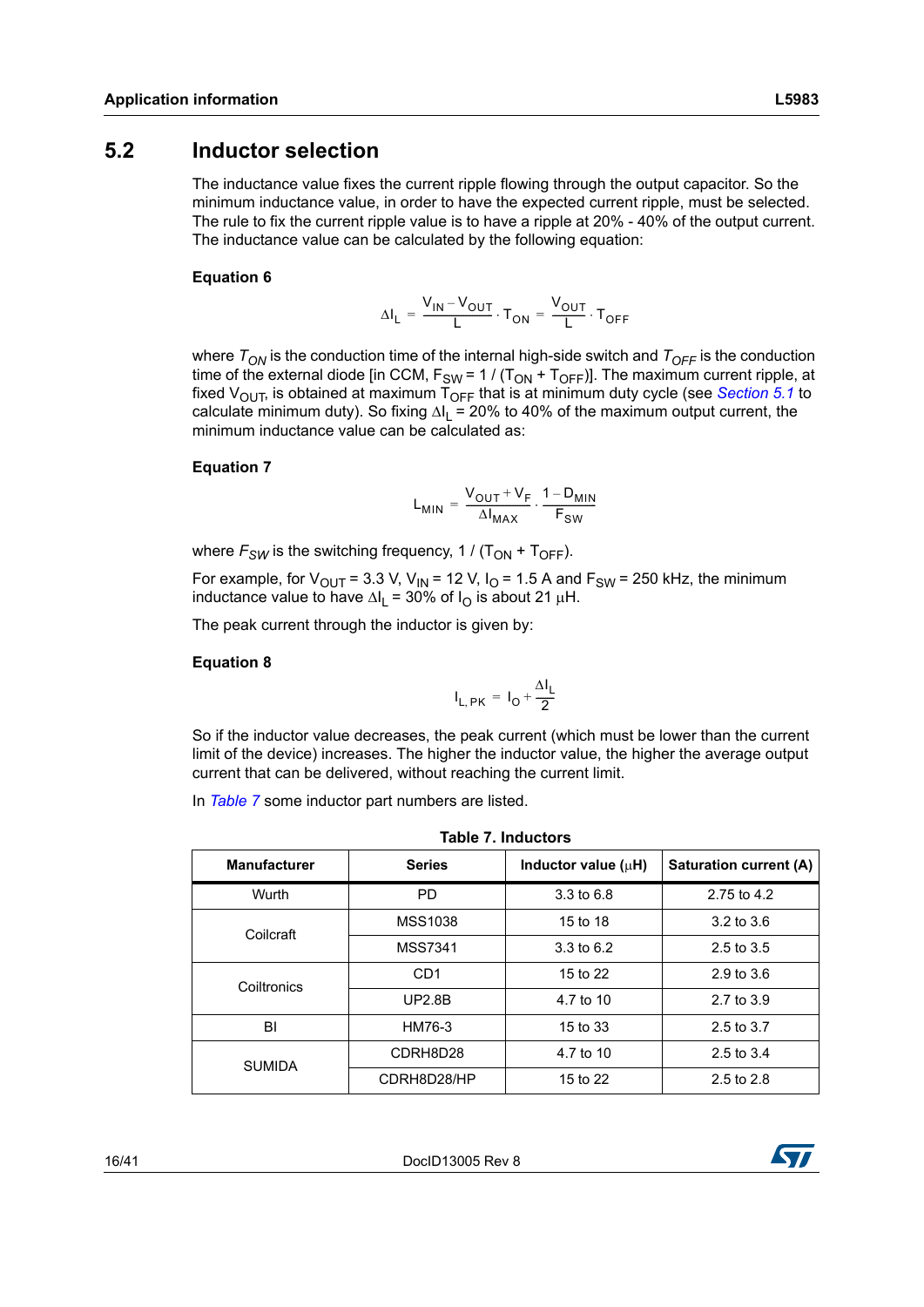### <span id="page-16-0"></span>**5.3 Output capacitor selection**

The current in the capacitor has a triangular waveform which generates a voltage ripple across it. This ripple is due to the capacitive component (charge and discharge of the output capacitor) and the resistive component (due to the voltage drop across its ESR). So the output capacitor must be selected in order to have a voltage ripple compliant with the application requirements.

The amount of the voltage ripple can be calculated starting from the current ripple obtained by the inductor selection.

### **Equation 9**

$$
\Delta V_{OUT} = ESR \cdot \Delta I_{MAX} + \frac{\Delta I_{MAX}}{8 \cdot C_{OUT} \cdot f_{SW}}
$$

Usually the resistive component of the ripple is much higher than the capacitive one, if the output capacitor adopted is not a multi-layer ceramic capacitor (MLCC) with very low ESR value.

The output capacitor is important also for loop stability: it fixes the double LC filter pole and the zero due to its ESR. In *[Section 5.4](#page-17-0)*, how to consider its effect in the system stability is illustrated.

For example, with  $V_{\text{OUT}} = 3.3$  V,  $V_{\text{IN}} = 12$  V,  $\Delta I_I = 0.5$  A (resulting from the inductor value), in order to have a  $\Delta V_{\text{OUT}} = 0.01 \cdot V_{\text{OUT}}$ , if the multi-layer ceramic capacitor is adopted, 10 µF is needed and the ESR effect on the output voltage ripple can be neglected. In case of not negligible ESR (electrolytic or tantalum capacitors), the capacitor is chosen taking into account its ESR value.

So in case of 100  $\mu$ F with ESR = 40 m $\Omega$ , the resistive component of the drop dominates and the voltage ripple is 20 mV.

The output capacitor is also important to sustain the output voltage when a load transient with high slew rate is required by the load. When the load transient slew rate exceeds the system bandwidth, the output capacitor provides the current to the load. So if the high slew rate load transient is required by the application, the output capacitor and system bandwidth must be chosen in order to sustain the load transient.

In *[Table 8](#page-16-1)* some capacitor series are listed.

<span id="page-16-1"></span>

| <b>Manufacturer</b> | <b>Series</b> | Cap value $(uF)$ | Rated voltage (V) | ESR (m $\Omega$ ) |
|---------------------|---------------|------------------|-------------------|-------------------|
| <b>MURATA</b>       | GRM32         | 22 to 100        | 6.3 to 25         | < 5               |
|                     | GRM31         | 10 to 47         | 6.3 to 25         | $\leq 5$          |
| <b>PANASONIC</b>    | <b>ECJ</b>    | 10 to 22         | 6.3               | $\leq 5$          |
|                     | EEFCD         | 10 to 68         | 6.3               | 15 to 55          |
| <b>SANYO</b>        | TPA/B/C       | 100 to 470       | 4 to 16           | 40 to 80          |
| TDK                 | C3225         | 22 to 100        | 6.3               | < 5               |

**Table 8. Output capacitors**

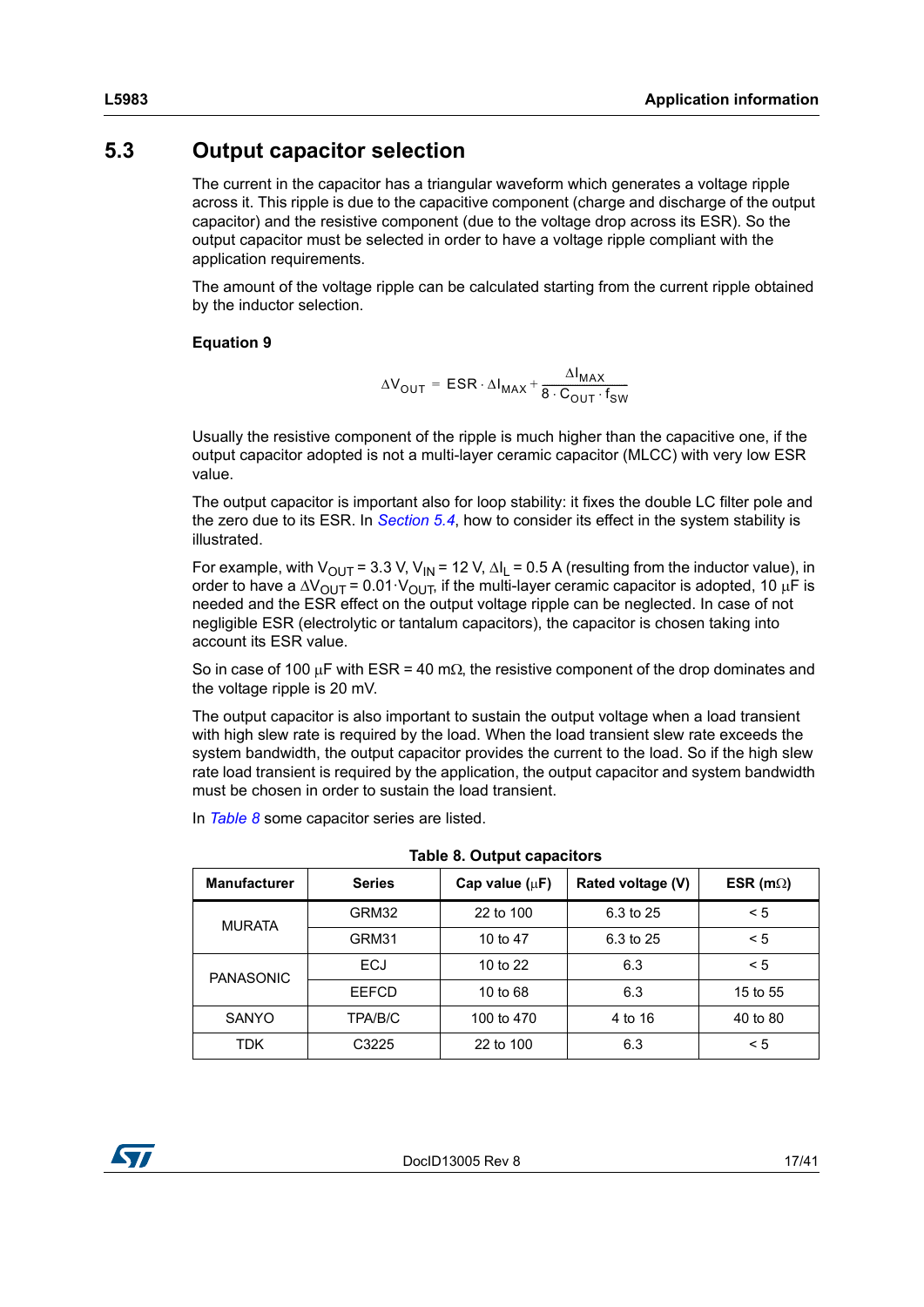### <span id="page-17-0"></span>**5.4 Compensation network**

The compensation network has to assure stability and good dynamic performance. The loop of the L5983 device is based on the voltage mode control. The error amplifier is a voltage operational amplifier with high bandwidth. So, by selecting the compensation network the E/A is considered as ideal, that is, its bandwidth is much larger than that of the system.

The transfer functions of the PWM modulator and the output LC filter are studied (see *[Figure 9](#page-18-1)*). The transfer function of the PWM modulator, from the error amplifier output (COMP pin) to the OUT pin, results:

#### **Equation 10**

$$
G_{PW0} = \frac{V_{IN}}{V_s}
$$

where  $V_S$  is the sawtooth amplitude. As seen in *[Section 4.1 on page 9](#page-8-0)*, the voltage feedforward generates a sawtooth amplitude directly proportional to the input voltage, that is:

#### **Equation 11**

$$
V_{S} = K \cdot V_{IN}
$$

In this way the PWM modulator gain results constant and equal to:

#### **Equation 12**

$$
G_{PWO} = \frac{V_{IN}}{V_s} = \frac{1}{K} = 9
$$

The synchronization of the device with an external clock provided trough the SYNCH pin can modify the PWM modulator gain (see *[Section 4.1](#page-8-0)* to understand how this gain changes and how to keep it constant in spite of the external synchronization).

The transfer function on the LC filter is given by:

### **Equation 13**

$$
G_{LC}(s) = \frac{1 + \frac{s}{2\pi \cdot f_{ZESR}}}{1 + \frac{s}{2\pi \cdot Q \cdot f_{LC}} + \left(\frac{s}{2\pi \cdot f_{LC}}\right)^2}
$$

where:

**Equation 14**

$$
f_{LC} = \frac{1}{2\pi \cdot \sqrt{L \cdot C_{OUT}} \cdot \sqrt{1 + \frac{ESR}{R_{OUT}}}}, \qquad f_{ZESR} = \frac{1}{2\pi \cdot ESR \cdot C_{OUT}}
$$

18/41 DocID13005 Rev 8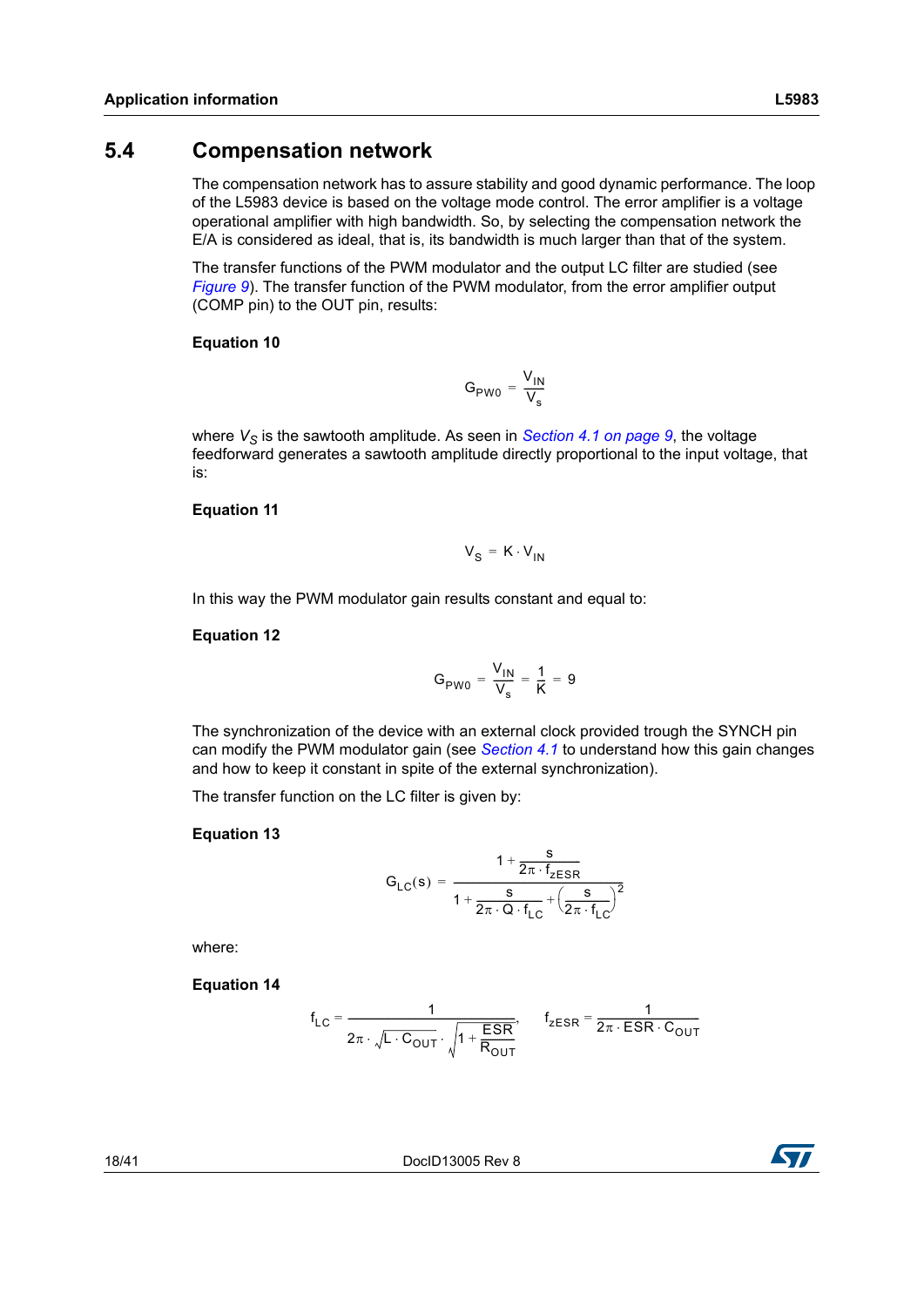#### **Equation 15**

$$
Q = \frac{\sqrt{R_{OUT} \cdot L \cdot C_{OUT} \cdot (R_{OUT} + ESR)}}{L + C_{OUT} \cdot R_{OUT} \cdot ESR}, \qquad R_{OUT} = \frac{V_{OUT}}{I_{OUT}}
$$

As seen in *[Section 4.3 on page 12](#page-11-0)*, two different kinds of network can compensate the loop. In the two following paragraphs the guidelines to select the type II and type III compensation network are illustrated.

<span id="page-18-1"></span>

**Figure 9. Error amplifier, PWM modulator and LC output filter**

#### <span id="page-18-0"></span>**5.4.1 Type III compensation network**

The methodology to stabilize the loop consists of placing two zeros to compensate the effect of the LC double pole, therefore increasing phase margin; then to place one pole in the origin to minimize the DC error on regulated output voltage; finally to place other poles far from the zero dB frequency.

If the equivalent series resistance (ESR) of the output capacitor introduces a zero with a frequency higher than the desired bandwidth (that is:  $2\pi * ESR * C<sub>OUT</sub> < 1$  /BW), the type III compensation network is needed. Multi-layer ceramic capacitors (MLCC) have very low ESR ( $\leq$  1 m $\Omega$ ), with very high frequency zero, so a type III network is adopted to compensate the loop.

In *[Figure 10](#page-19-0)* the type III compensation network is shown. This network introduces two zeros  $(f_{71}, f_{72})$  and three poles ( $f_{P0}$ ,  $f_{P1}$ ,  $f_{P2}$ ). They are expressed as:

#### **Equation 16**

$$
f_{Z1} = \frac{1}{2\pi \cdot C_3 \cdot (R_1 + R_3)}, \qquad f_{Z2} = \frac{1}{2\pi \cdot R_4 \cdot C_4}
$$

**Equation 17**

$$
f_{P0}=0,\qquad f_{P1}=\frac{1}{2\pi\cdot R_3\cdot C_3},\qquad f_{P2}=\frac{1}{2\pi\cdot R_4\cdot \frac{C_4\cdot C_5}{C_4+C_5}}
$$



DocID13005 Rev 8 19/41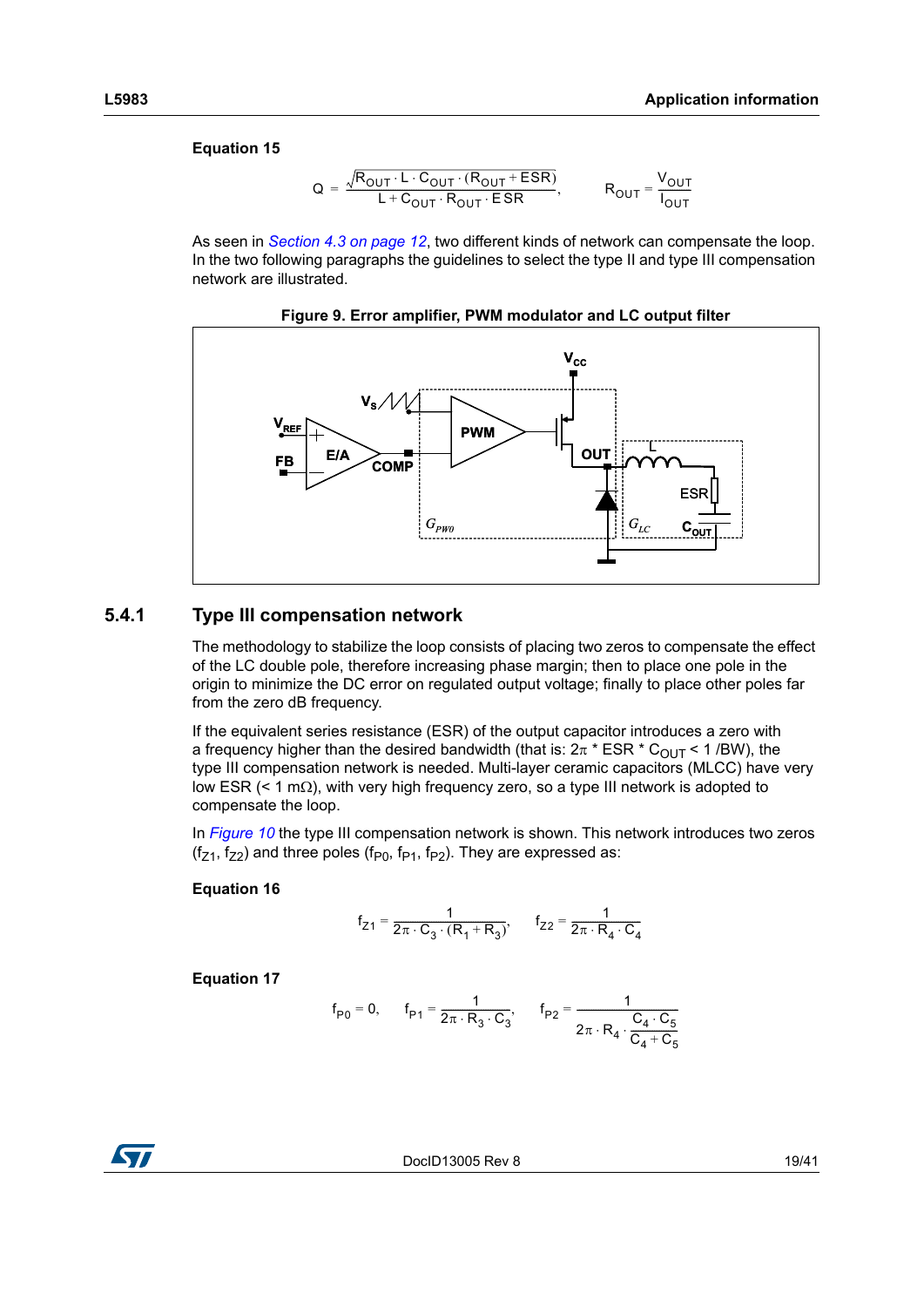<span id="page-19-0"></span>

**Figure 10. Type III compensation network**

In *[Figure 11](#page-19-1)* the Bode diagram of the PWM and LC filter transfer function [G<sub>PW0</sub> · G<sub>LC</sub>(f)] and the open loop gain  $[G_{\text{LOOP}}(f) = G_{\text{PWO}} \cdot G_{\text{LC}}(f) \cdot G_{\text{TYPEIII}}(f)]$  is given.

<span id="page-19-1"></span>

**Figure 11. Open loop gain: module Bode diagram**

The guidelines for positioning the poles and the zeros and for calculating the component values can be summarized as follows:

- 1. Choose a value for R<sub>1</sub>, usually between 1 k $\Omega$  and 5 k $\Omega$ .
- 2. Choose a gain  $(R_4/R_1)$  in order to have the required bandwidth (BW), that means:

#### **Equation 18**

$$
R_4 = \frac{BW \cdot K}{f_{LC}} \cdot R_1
$$

where *K* is the feedforward constant and 1 / K is equal to 9.

20/41 DocID13005 Rev 8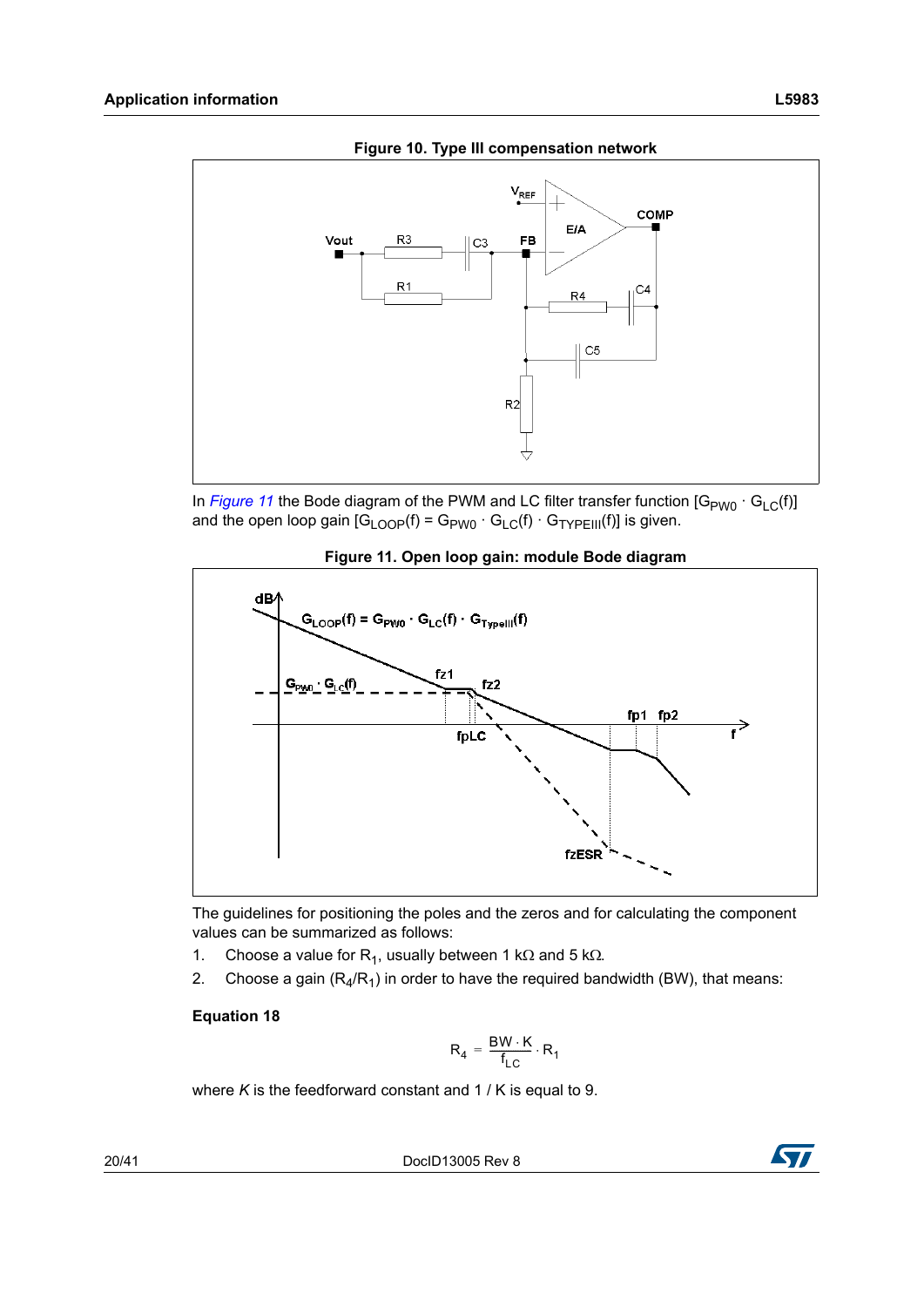3. Calculate C<sub>4</sub> by placing the zero at 50% of the output filter double pole frequency ( $f<sub>LC</sub>$ ):

#### **Equation 19**

$$
C_4 = \frac{1}{\pi \cdot R_4 \cdot f_{LC}}
$$

4. Calculate  $C_5$  by placing the second pole at four times the system bandwidth (BW):

#### **Equation 20**

$$
C_5 = \frac{C_4}{2\pi \cdot R_4 \cdot C_4 \cdot 4 \cdot BW - 1}
$$

5. Set the first pole also at four times the system bandwidth and also the second zero at the output filter double pole:

#### **Equation 21**

$$
R_3 = \frac{R_1}{\frac{4 \cdot BW}{f_{LC}} - 1}, \qquad C_3 = \frac{1}{2\pi \cdot R_3 \cdot 4 \cdot BW}
$$

The suggested maximum system bandwidth is equal to the switching frequency divided by 3.5 ( $F_{SW}$  / 3.5), but lower than 100 kHz if the  $F_{SW}$  is set higher than 500 kHz.

For example, with  $V_{\text{OUT}}$  = 3.3 V, V<sub>IN</sub> = 12 V, I<sub>O</sub> = 1.5 A, L = 22 µH, C<sub>OUT</sub> = 22 µF, ESR < 1 m $\Omega$ , the type III compensation network is:

 $R_1 = 4.99k\Omega$ ,  $R_2 = 1.1k\Omega$ ,  $R_3 = 120\Omega$ ,  $R_4 = 4.99k\Omega$ ,  $C_3 = 4.7nF$ ,  $C_4 = 10nF$ ,  $C_5 = 68pF$ 

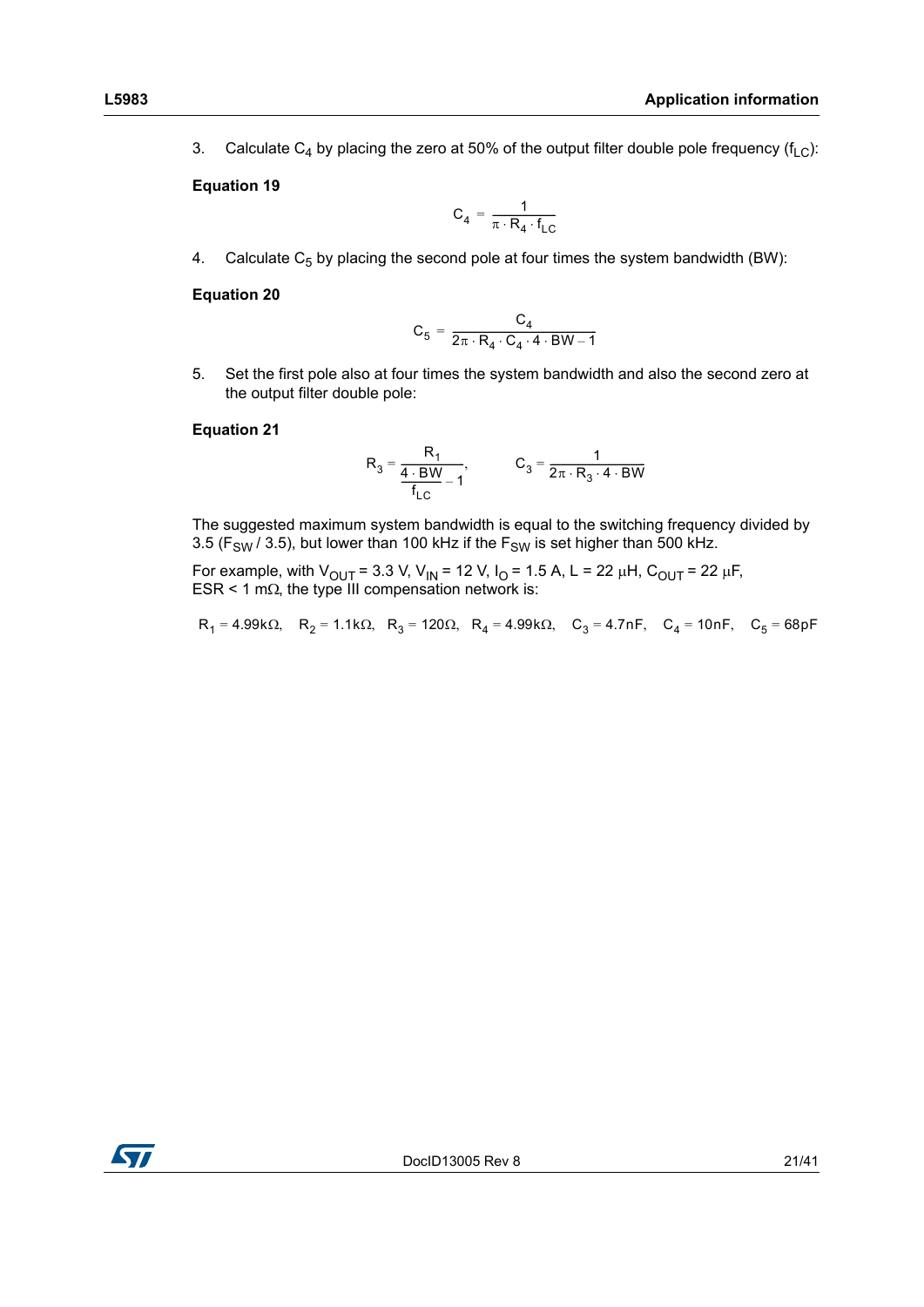In *[Figure 12](#page-21-0)* the module and phase of the open loop gain is shown. The bandwidth is about 77 kHz and the phase margin is 47°.

<span id="page-21-0"></span>

**Figure 12. Open loop gain Bode diagram with ceramic output capacitor**

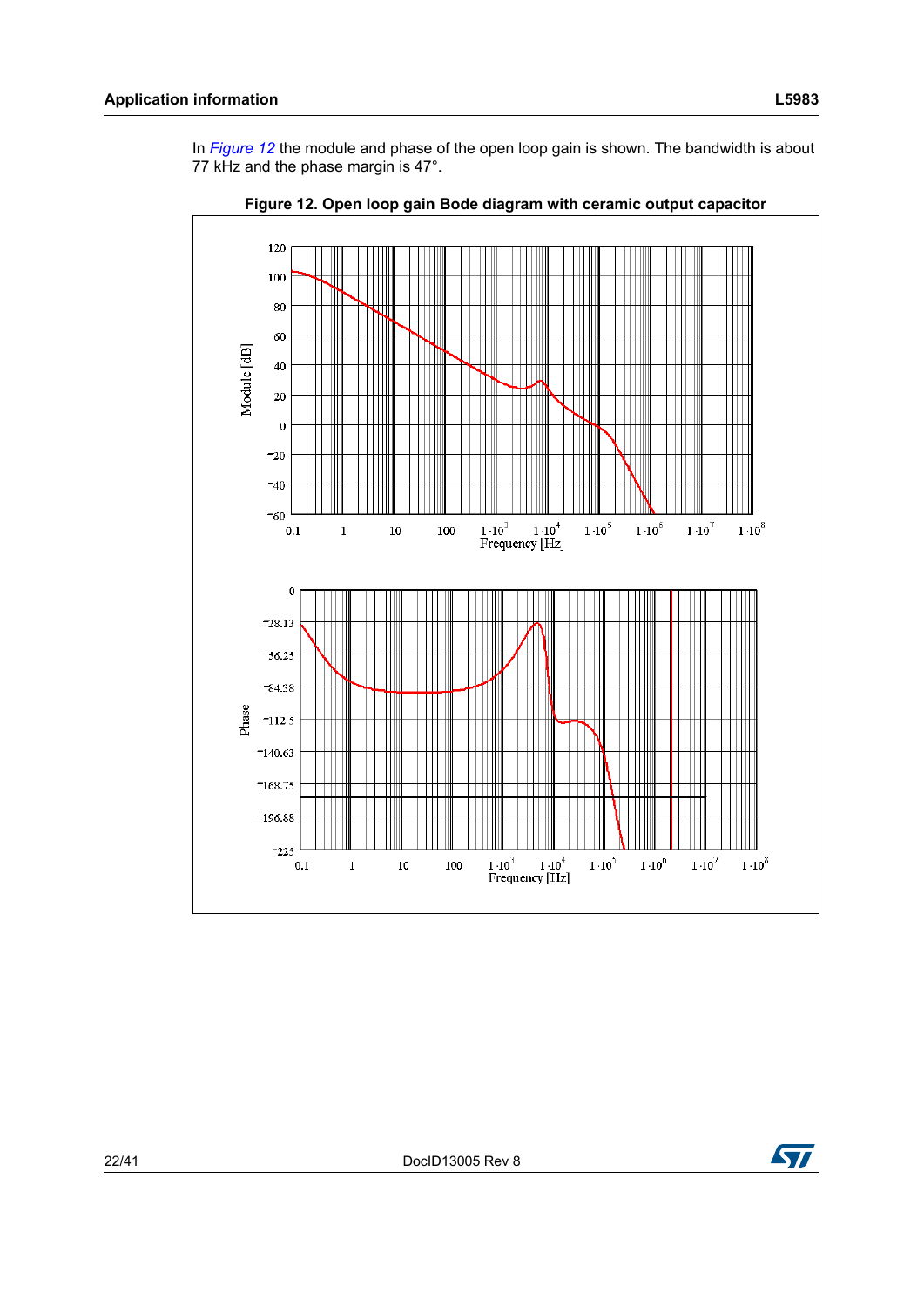### <span id="page-22-0"></span>**5.4.2 Type II compensation network**

If the equivalent series resistance (ESR) of the output capacitor introduces a zero with a frequency lower than the desired bandwidth (that is:  $2\pi * ESR * C<sub>OUT</sub> > 1$  / BW), this zero helps stabilize the loop. Electrolytic capacitors show not negligible ESR (> 30 m $\Omega$ ), so with this kind of the output capacitor the type II network combined with the zero of the ESR allows the loop to be stabilized.

In *[Figure 13](#page-22-1)* the type II network is shown.

**Figure 13. Type II compensation network**

<span id="page-22-1"></span>

The singularities of the network are:

#### <span id="page-22-2"></span>**Equation 22**

$$
f_{Z1} = \frac{1}{2\pi \cdot R_4 \cdot C_4}, \qquad f_{P0} = 0, \qquad f_{P1} = \frac{1}{2\pi \cdot R_4 \cdot \frac{C_4 \cdot C_5}{C_4 + C_5}}
$$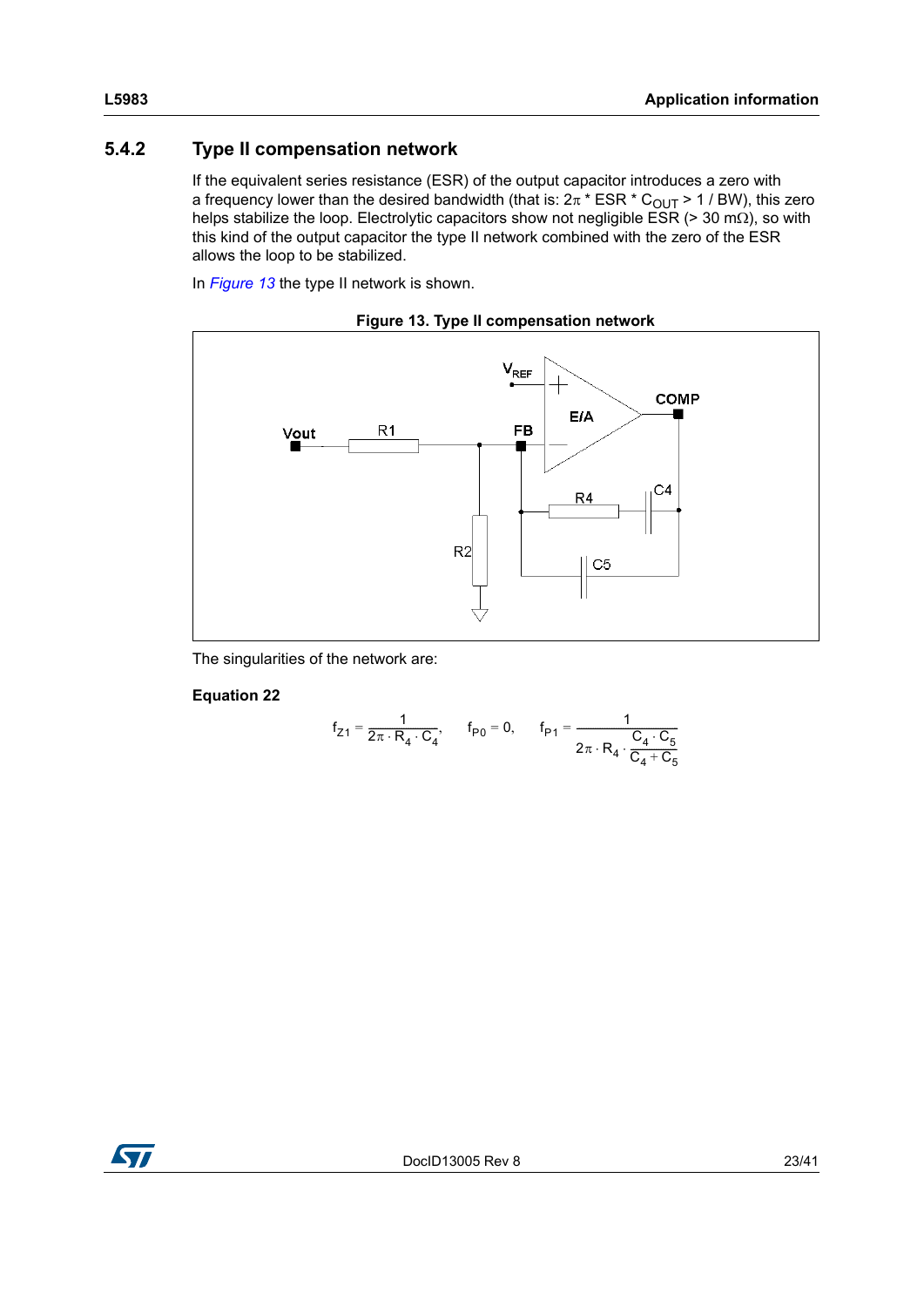In *[Figure 14](#page-23-0)* the Bode diagram of the PWM and LC filter transfer function  $[G_{PWO} \cdot G_{C}(f)]$ and the open loop gain  $[G_{\text{LOP}}(f) = G_{\text{PWO}} \cdot G_{\text{LC}}(f) \cdot G_{\text{TVPFill}}(f)]$  is given.

<span id="page-23-0"></span>



The guidelines for positioning the poles and the zeros and for calculating the component values can be summarized as follows:

- 1. Choose a value for R<sub>1</sub>, usually between 1 k $\Omega$  and 5 k $\Omega$ , in order to have values of C4 and C5 not comparable with parasitic capacitance of the board.
- 2. Choose a gain  $(R_4/R_1)$  in order to have the required bandwidth (BW), that means:

#### **Equation 23**

$$
\mathsf{R}_4 = \Big(\frac{\mathsf{f}_{\text{ESR}}}{\mathsf{f}_{\text{LC}}}\Big)^2 \cdot \frac{\mathsf{BW}}{\mathsf{f}_{\text{ESR}}} \cdot \frac{\mathsf{V}_{\text{S}}}{\mathsf{V}_{\text{IN}}} \cdot \mathsf{R}_1
$$

where  $f_{FSR}$  is the ESR zero:

#### **Equation 24**

$$
f_{ESR} = \frac{1}{2\pi \cdot ESR \cdot C_{OUT}}
$$

and  $V_S$  is the sawtooth amplitude. The voltage feedforward keeps the ratio  $V_S/V_{IN}$  constant. 3. Calculate  $C_4$  by placing the zero one decade below the output filter double pole:

#### **Equation 25**

$$
C_4 = \frac{10}{2\pi \cdot R_4 \cdot f_{LC}}
$$

24/41 DocID13005 Rev 8

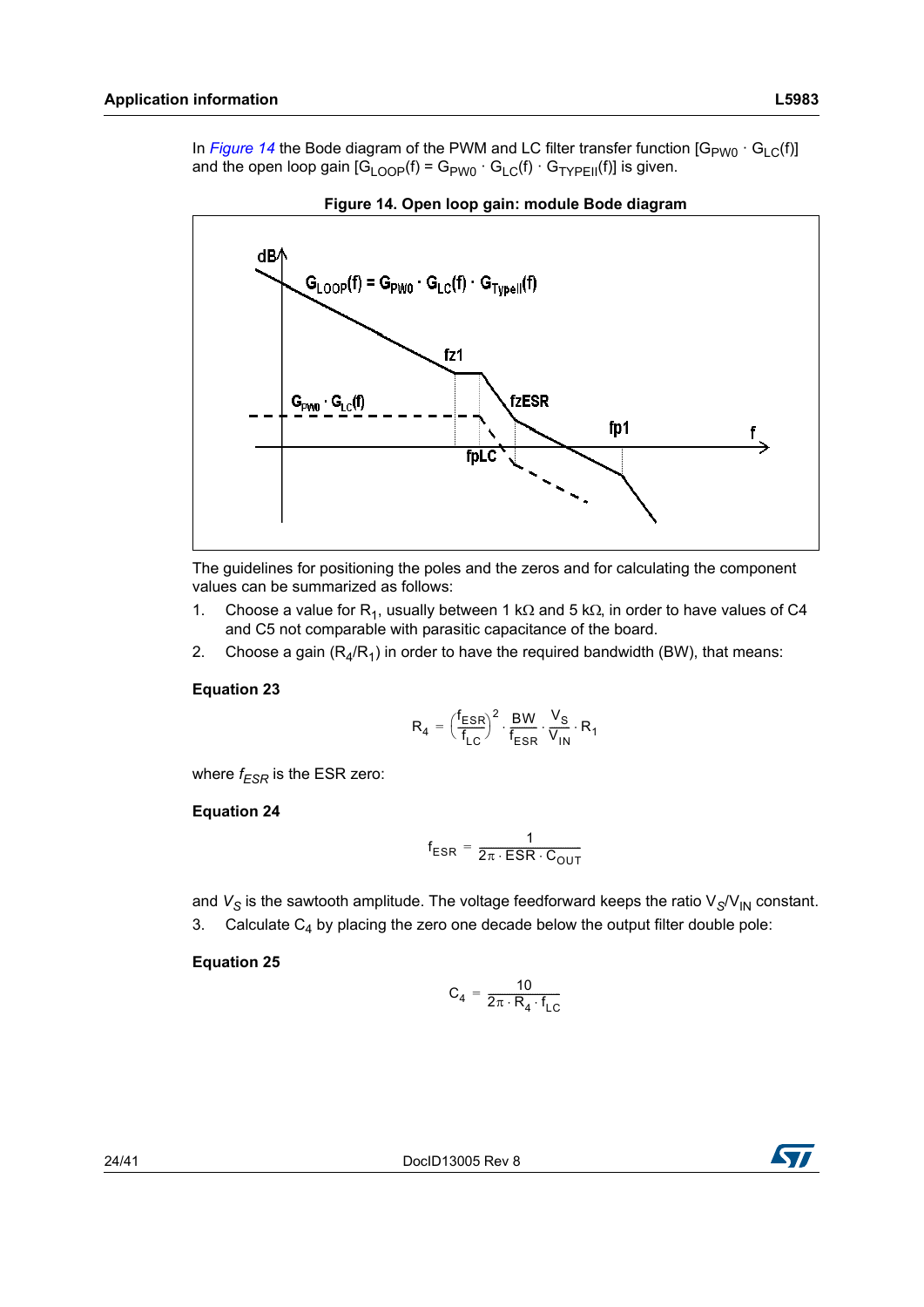4. Then calculate  $C_3$  in order to place the second pole at four times the system bandwidth (BW):

#### **Equation 26**

$$
C_5 = \frac{C_4}{2\pi \cdot R_4 \cdot C_4 \cdot 4 \cdot BW - 1}
$$

For example, with V<sub>OUT</sub> = 3.3 V, V<sub>IN</sub> = 12 V, I<sub>O</sub> = 1.5 A, L = 22  $\mu$ H, C<sub>OUT</sub> = 330  $\mu$ F, ESR = 50  $m\Omega$ , the type II compensation network is:

 $R_1 = 1.1k\Omega$ ,  $R_2 = 249\Omega$ ,  $R_4 = 10k\Omega$ ,  $C_4 = 6.8nF$ ,  $C_5 = 68pF$ 

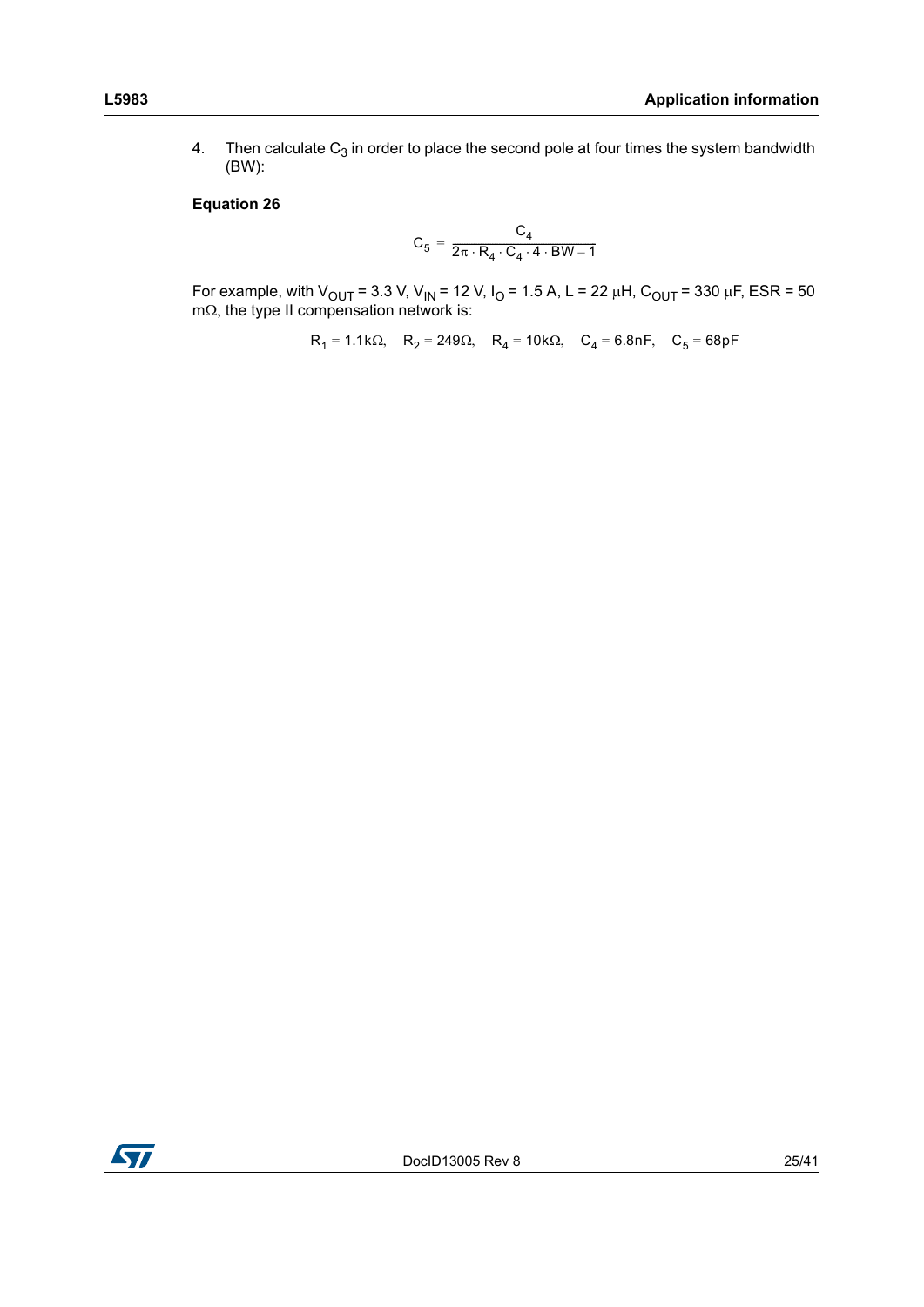In *[Figure 15](#page-25-0)* the module and phase of the open loop gain is shown. The bandwidth is about 30 kHz and the phase margin is 45°.



<span id="page-25-0"></span>**Figure 15. Open loop gain Bode diagram with electrolytic/tantalum output capacitor**

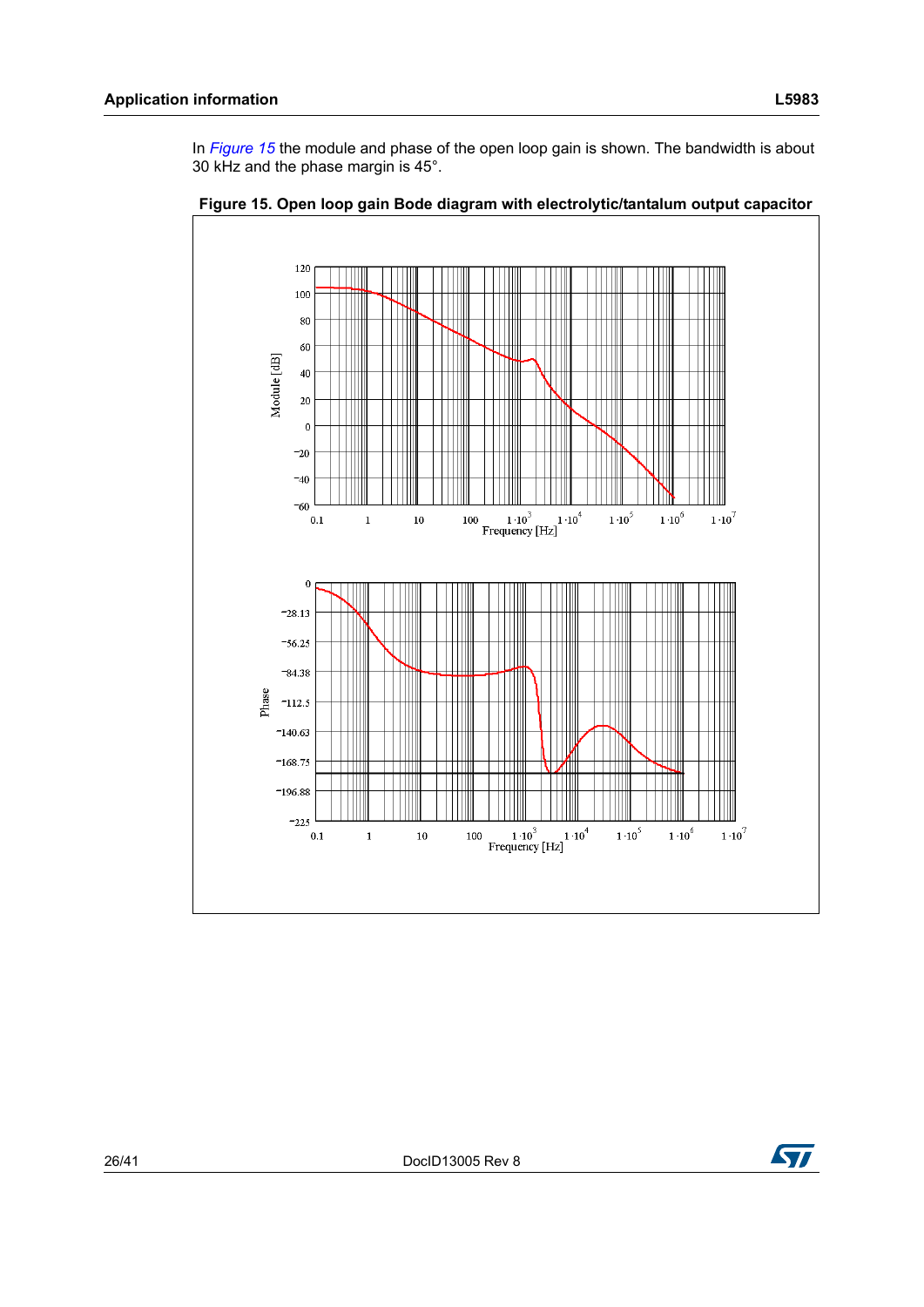### <span id="page-26-0"></span>**5.5 Thermal considerations**

The thermal design is important to prevent the thermal shutdown of the device if junction temperature goes above 150 °C. The three different sources of losses within the device are:

a) Conduction losses due to the not negligible  $R_{DS(on)}$  of the power switch; these are equal to:

#### **Equation 27**

$$
P_{ON} = R_{DS(on)} \cdot (I_{OUT})^2 \cdot D
$$

where *D* is the duty cycle of the application and the maximum  $R_{DS(0n)}$  is 220 m.

Note that the duty cycle is theoretically given by the ratio between  $V_{\text{OUT}}$  and  $V_{\text{IN}}$ , but actually it is quite higher to compensate the losses of the regulator. So the conduction losses increase compared with the ideal case.

b) Switching losses due to Power MOSFET turn-on and -off; these can be calculated as:

#### **Equation 28**

$$
\mathsf{P}_{\mathsf{SW}} = \mathsf{V}_{\mathsf{IN}} \cdot \mathsf{I}_{\mathsf{OUT}} \cdot \frac{(\mathsf{T}_{\mathsf{RISE}} + \mathsf{T}_{\mathsf{FALL}})}{2} \cdot \mathsf{Fsw} = \mathsf{V}_{\mathsf{IN}} \cdot \mathsf{I}_{\mathsf{OUT}} \cdot \mathsf{T}_{\mathsf{SW}} \cdot \mathsf{F}_{\mathsf{SW}}
$$

where  $T_{RISE}$  and  $T_{FALL}$  are the overlap times of the voltage across the power switch (V<sub>DS</sub>) and the current flowing into it during turn-on and turn-off phases, as shown in *[Figure 16](#page-27-1)*.  $T_{SW}$  is the equivalent switching time.

For this device the typical value for the equivalent switching time is 50 ns.

c) Quiescent current losses, calculated as:

#### **Equation 29**

$$
P_Q = V_{IN} \cdot I_Q
$$

where  $I_{\Omega}$  is the quiescent current. ( $I_{\Omega}$  = 2.4 mA).

The junction temperature  $T_J$  can be calculated as:

#### **Equation 30**

$$
T_J = T_A + Rth_{JA} \cdot P_{TOT}
$$

where  $T_A$  is the ambient temperature and  $P_{TOT}$  is the sum of the power losses just seen.

 $Rth_{\mu}$  is the equivalent thermal resistance junction to ambient of the device; it can be calculated as the parallel of many paths of heat conduction from the junction to the ambient. For this device the path through the exposed pad is the one conducting the largest amount of heat. The Rth<sub>JA</sub>, measured on the demonstration board described in *Section 5.6: Layout [considerations](#page-27-0)*, is about 60 °/W.

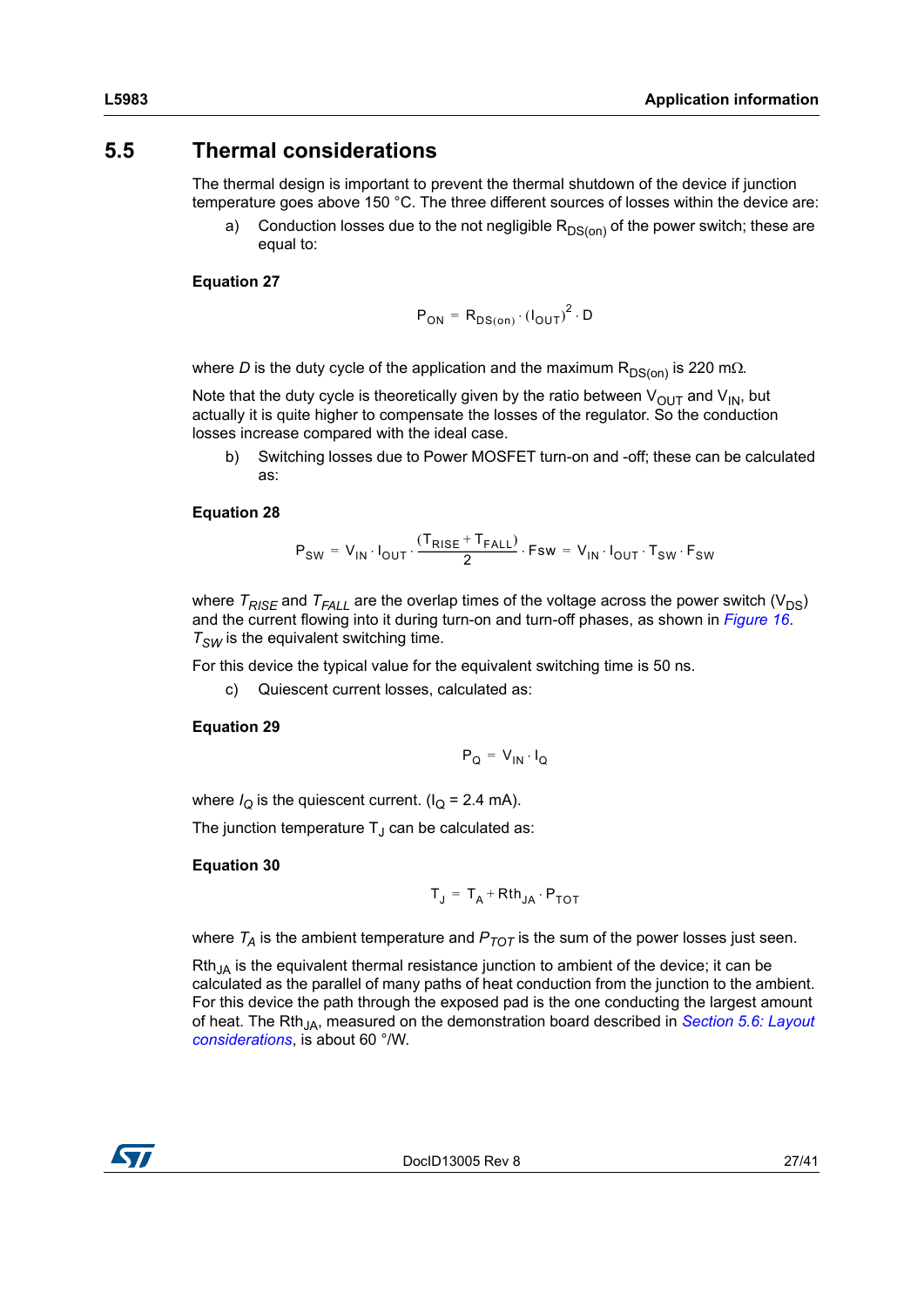<span id="page-27-1"></span>

**Figure 16. Switching losses**

### <span id="page-27-0"></span>**5.6 Layout considerations**

The PC board layout of the switching DC/DC regulator is very important to minimize the noise injected in high impedance nodes and interferences generated by the high switching current loops.

In a step-down converter the input loop (including the input capacitor, the Power MOSFET and the freewheeling diode) is the most critical one. This is due to the fact that the high value pulsed current is flowing through it. In order to minimize the EMI, this loop must be as short as possible.

To filter the high frequency noise, a small capacitor can be added as close as possible to the input voltage pin of the device.

The feedback pin (FB) connection to the external resistor divider is a high impedance node, so the interferences can be minimized placing the routing of the feedback node as far as possible from the high current paths. To reduce the pick up noise the resistor divider has to be placed very close to the device.

Thanks to the exposed pad of the device, the ground plane helps to reduce the thermal resistance junction to ambient; so a large ground plane enhances the thermal performance of the converter allowing high power conversion.

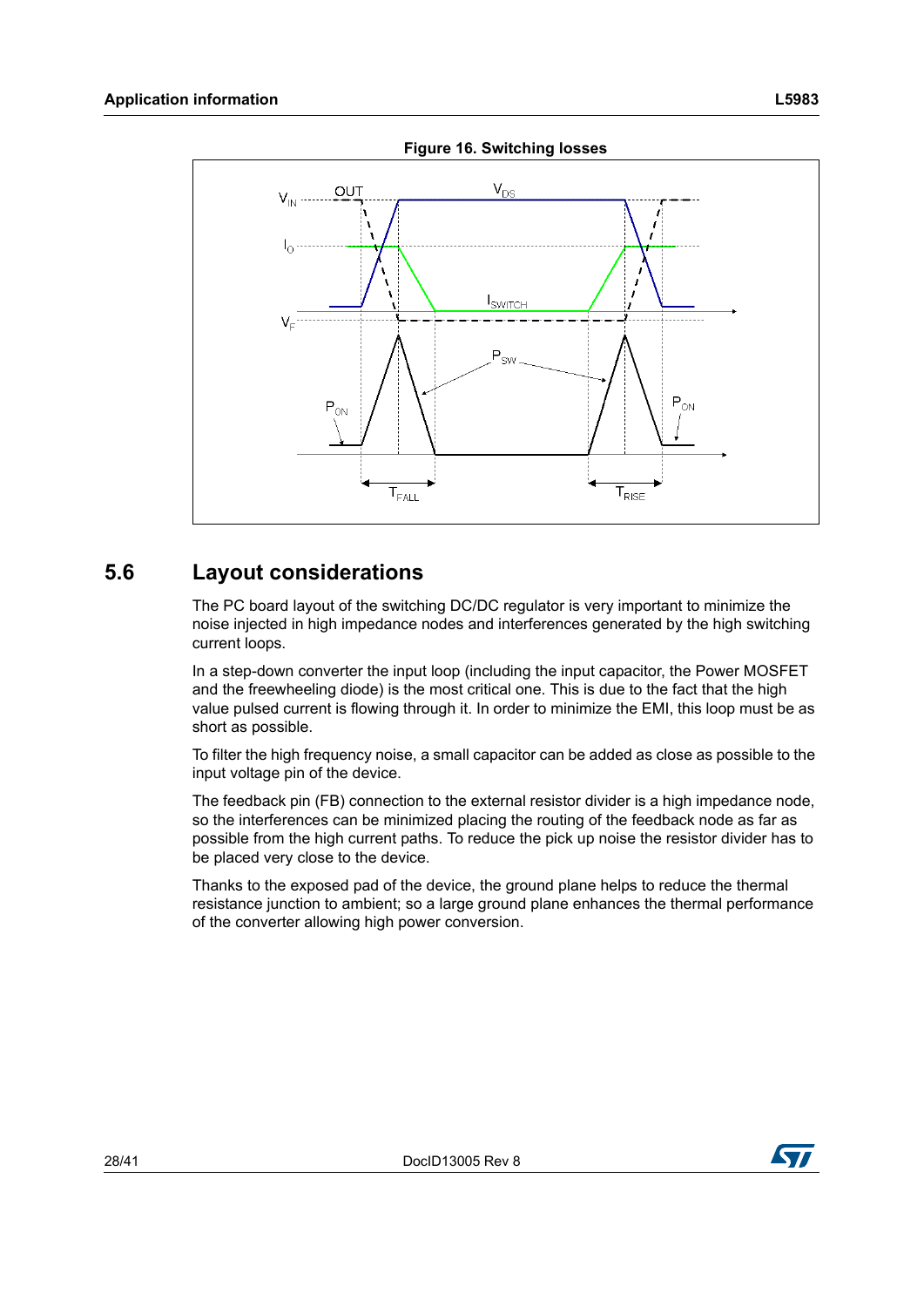

<span id="page-28-0"></span>

**Figure 17. Layout example**

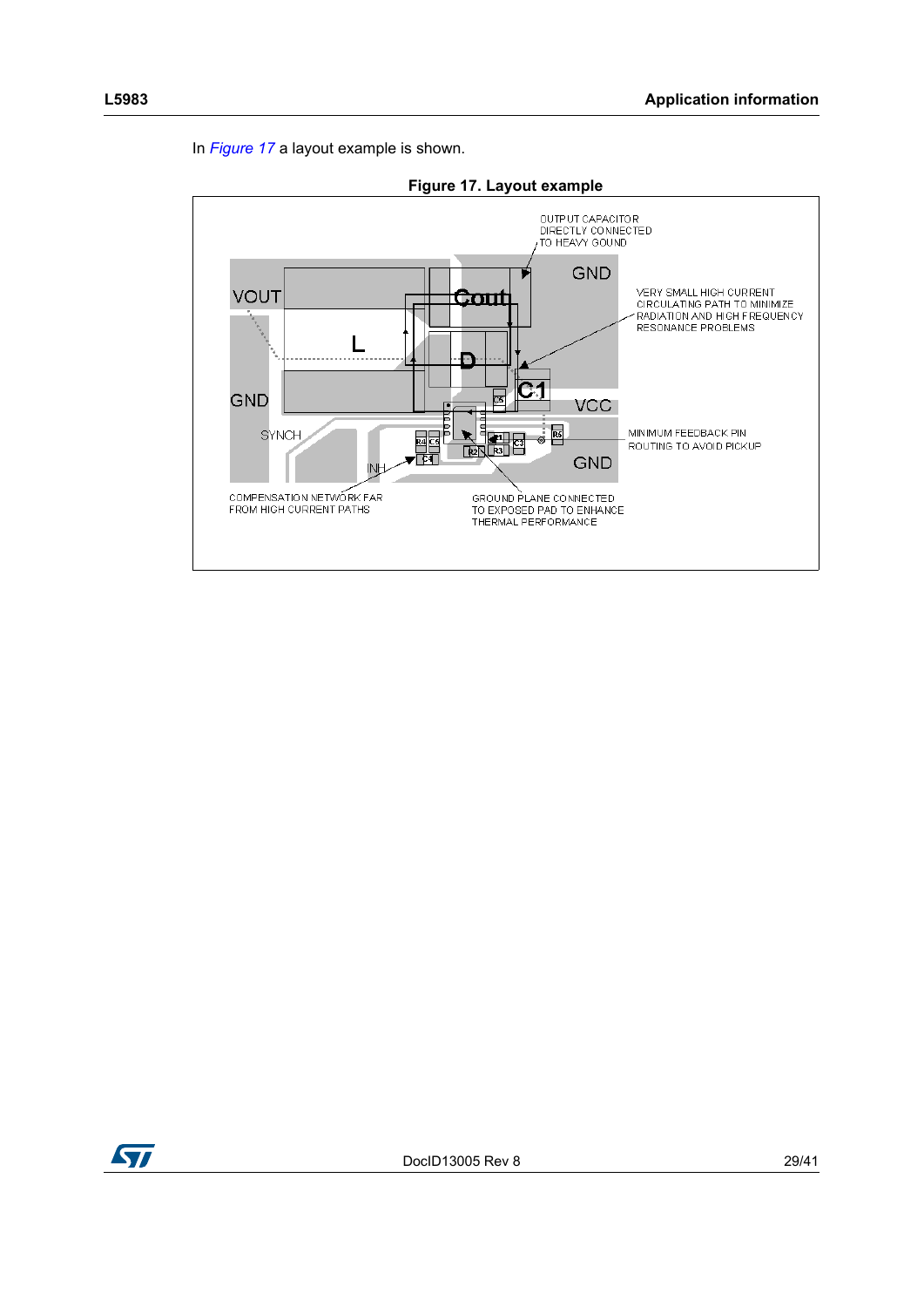### <span id="page-29-0"></span>**5.7 Application circuit**

In *[Figure 18](#page-29-1)* the demonstration board application circuit is shown.

<span id="page-29-1"></span>

**Figure 18. Demonstration board application circuit**

| Table 5. Component ust |                    |                                  |                           |  |  |
|------------------------|--------------------|----------------------------------|---------------------------|--|--|
| <b>Reference</b>       | <b>Part number</b> | <b>Description</b>               | <b>Manufacturer</b>       |  |  |
| C <sub>1</sub>         | GRM31CR61E106KA12  | 10 $\mu$ F, 25 V                 | <b>MURATA</b>             |  |  |
| C <sub>2</sub>         | GRM31CR61C226KE15B | 22 $\mu$ F, 16 V                 | <b>MURATA</b>             |  |  |
| C <sub>3</sub>         |                    | 2.2 nF, 50 V                     |                           |  |  |
| C <sub>4</sub>         |                    | 10 nF, 50 V                      |                           |  |  |
| C <sub>5</sub>         |                    | 220 pF, 50 V                     |                           |  |  |
| C <sub>6</sub>         |                    | 68 nF, 25 V                      |                           |  |  |
| R <sub>1</sub>         |                    | 4.99 k $\Omega$ , 1%, 0.1 W 0603 |                           |  |  |
| R <sub>2</sub>         |                    | 1.1 k $\Omega$ , 1%, 0.1 W 0603  |                           |  |  |
| R <sub>3</sub>         |                    | 330 $\Omega$ , 1%, 0.1 W 0603    |                           |  |  |
| R <sub>4</sub>         |                    | 2.99 k $\Omega$ , 1%, 0.1 W 0603 |                           |  |  |
| R <sub>5</sub>         |                    | 100 k $\Omega$ , 1%, 0.1 W 0603  |                           |  |  |
| L1                     | 7447779006         | $6.8 \mu H$ , 30%, 2.91 A        | Coilcraft                 |  |  |
| D <sub>1</sub>         | STPS2L25V          | 2 A, 25 V                        | <b>STMicroelectronics</b> |  |  |



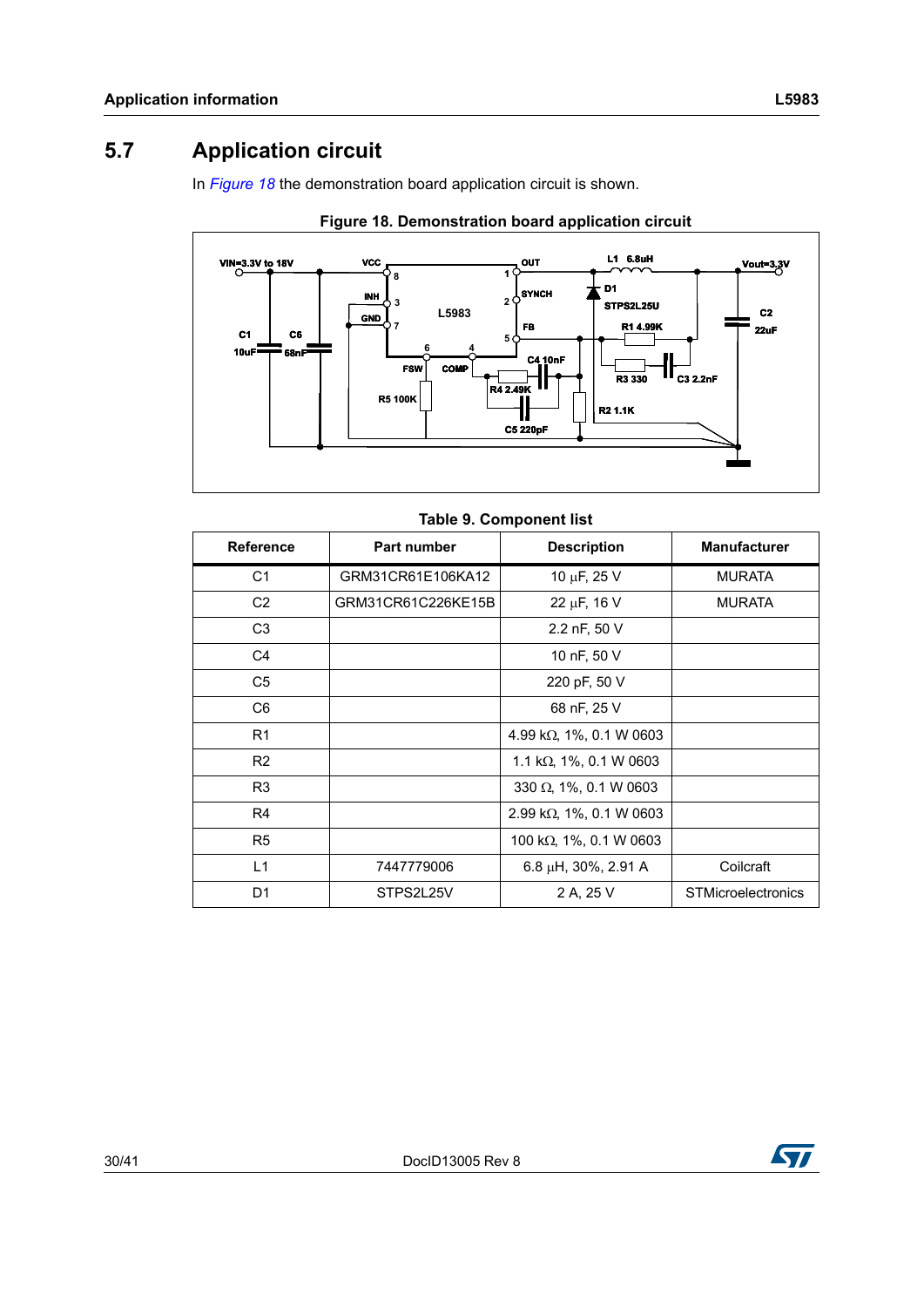<span id="page-30-0"></span>

**Figure 19. PCB layout (component side)**

**Figure 20. PCB layout (bottom side)**

<span id="page-30-1"></span>

**Figure 21. PCB layout (front side)**

<span id="page-30-2"></span>

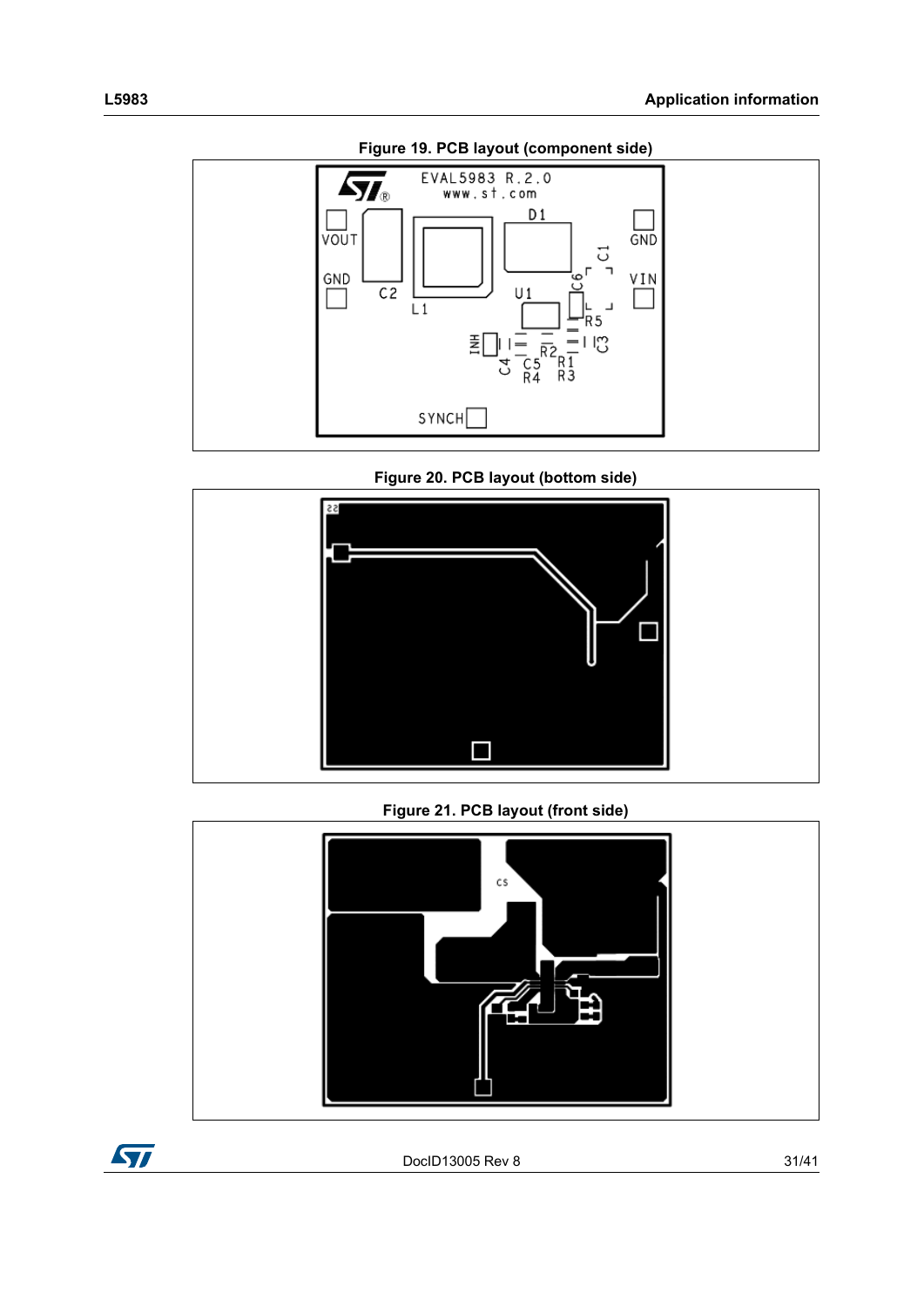$70$ 65

60

55

50

45

 $20$ 

<span id="page-31-0"></span> **Figure 22. Junction temperature vs. output**  current -  $V_{CC}$  = 5 V



**Figure 24. Junction temperature vs. output**  current -  $V_{CC}$  = 18 V



**Figure 23. Junction temperature vs. output**  current -  $V_{CC}$  = 12 V

<span id="page-31-1"></span>**Figure 25. Efficiency vs. output current**   $-V_{CC}$  = 12 V



Tj [°C]

55

50

45

40

35

Vcc=12V

Tamb=25°C

**Figure 26. Efficiency vs. output current Figure 27. Efficiency vs. output current**  $-V_{CC} = 5 V$  $-V_{CC}$  = 3.3 V 94 95 92 **Vo=2.5V Vo=3.3V** 90 90  $588$ Efficiency [% ]  $Effic$ iency $\lbrack\!\lbrack\% \rbrack\!\rbrack$ **Vo=2.5V Vo=1.8V** 85 86  $\overline{a}$ 84 80 **Vo=1.8V Vo=1.2V**82 80 75 **VCC=3.3V, VCC=5V, FSW=250kHz** 78 **FSW=250kHz** 76 70 0 0.2 0.4 0.6 0.8 1 1.2 1.4 1.6 1.8 0 0.2 0.4 0.6 0.8 1 1.2 1.4 1.6 1.8 Io [A] Io [A]



Vo=3.3V

 $V_0 = 2.5V$ 

 $V_0 = 0V$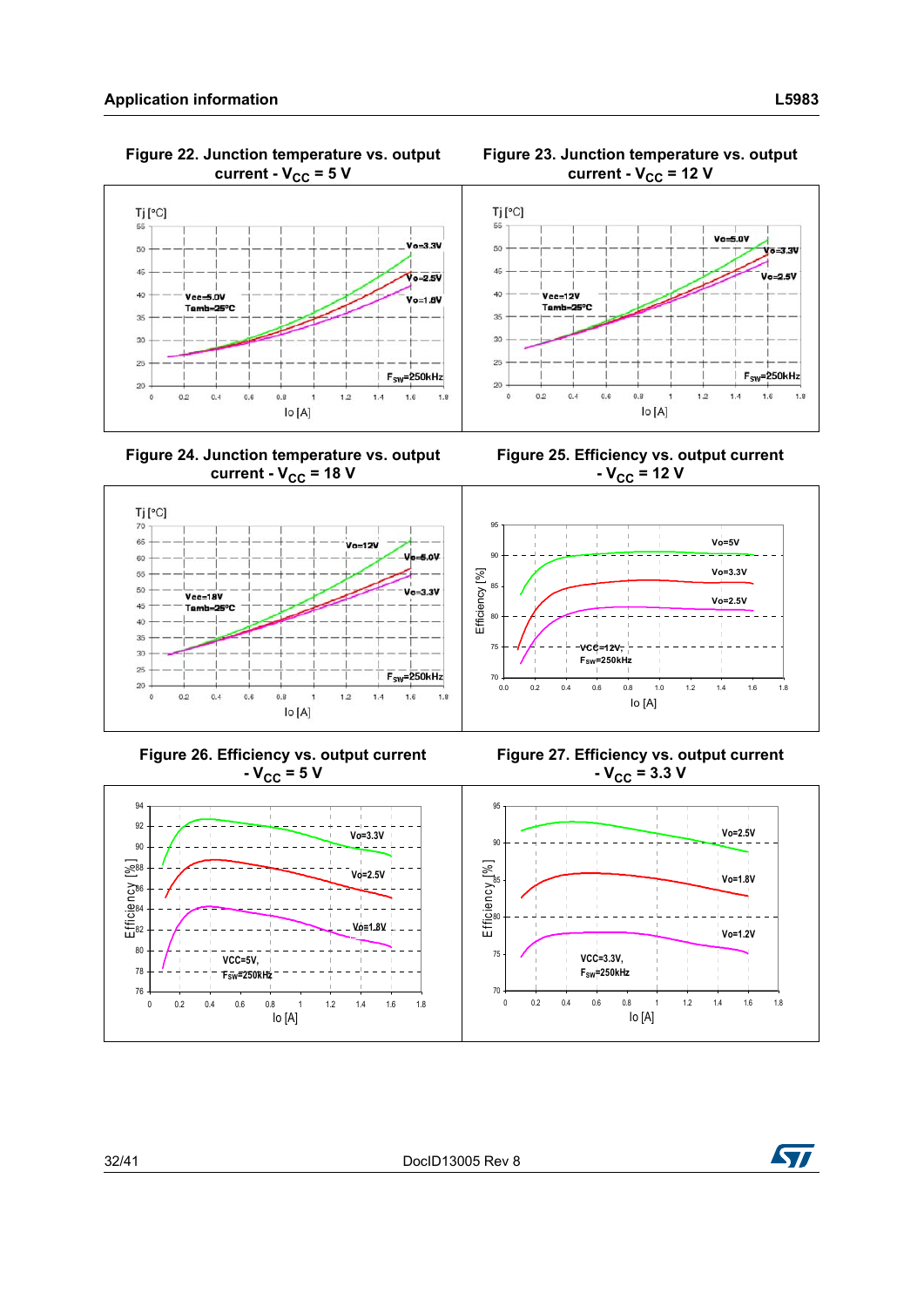

### **Figure 32. Short-circuit behavior**

<span id="page-32-0"></span>



DocID13005 Rev 8 33/41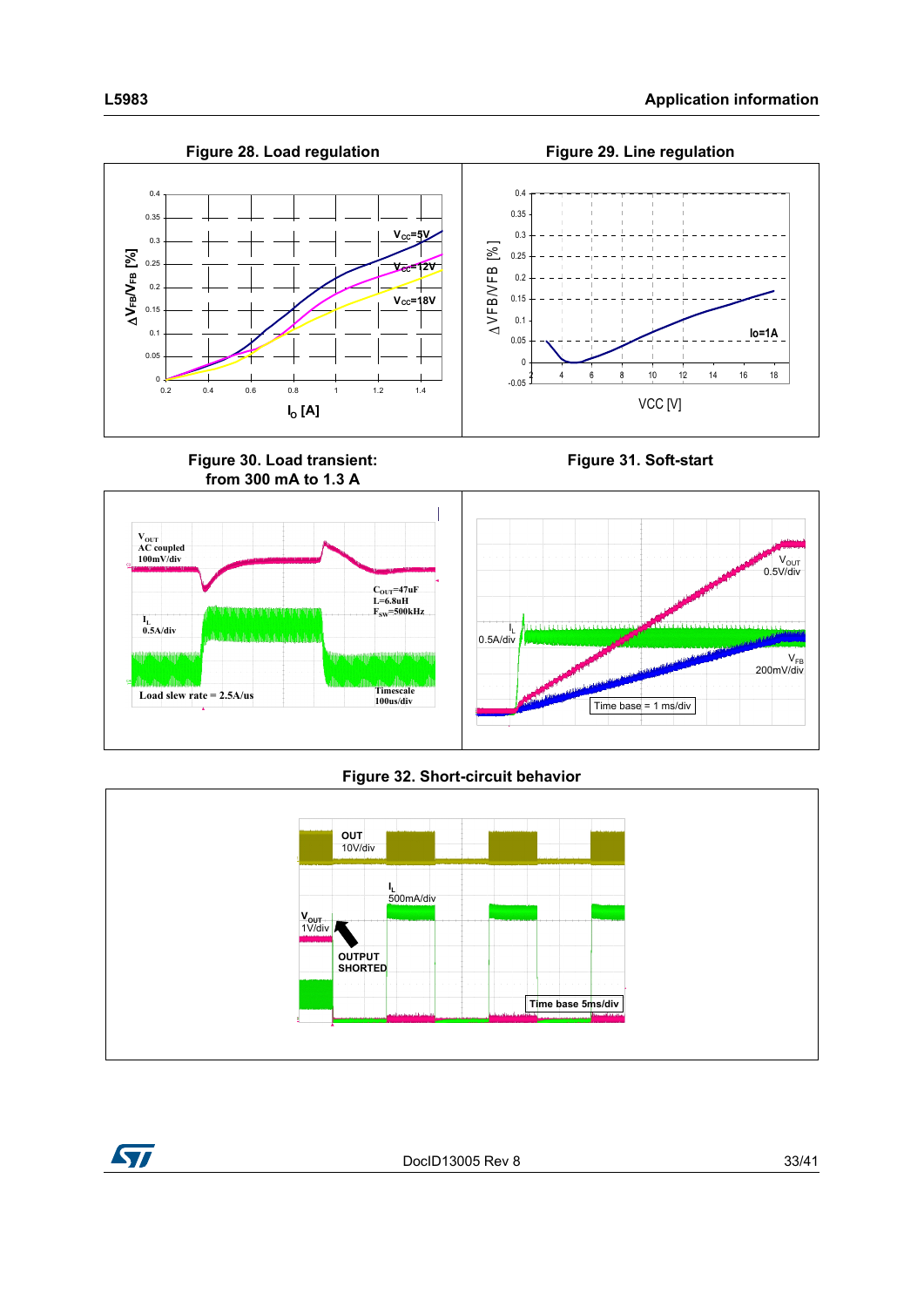## <span id="page-33-0"></span>**6 Application ideas**

### <span id="page-33-1"></span>**6.1 Positive buck-boost**

The L5983 device can implement the step-up/down converter with a positive output voltage.

*[Figure 33](#page-33-2)* shows the schematic: one Power MOSFET and one Schottky diode are added to the standard buck topology to provide 12 V output voltage with input voltage from 2.9 V to 18 V.

<span id="page-33-2"></span>

**Figure 33. Positive buck-boost regulator**

The relationship between input and output voltage is:

#### **Equation 31**

$$
V_{OUT} = V_{IN} \cdot \frac{D}{1 - D}
$$

so the duty cycle is:

#### **Equation 32**

$$
D = \frac{V_{OUT}}{V_{OUT} + V_{IN}}
$$

The output voltage is not limited by the maximum operating voltage of the device (18 V), because the output voltage is sensed only through the resistor divider. The external Power MOSFET maximum drain to source voltage, must be higher than output voltage; the maximum gate to source voltage must be higher than the input voltage (in *[Figure 33](#page-33-2)*, if  $V_{\text{IN}}$  is higher than 16 V, the gate must be protected through a Zener diode and a resistor).

The current flowing through the internal Power MOSFET is transferred to the load only during the OFF time, so according to the maximum DC switch current (1.5 A), the maximum output current for the buck-boost topology can be calculated from the following equation.

#### **Equation 33**

$$
I_{SW} = \frac{I_{OUT}}{1-D} < 1.5 \text{ A}
$$

where  $I_{SW}$  is the average current in the embedded Power MOSFET in the ON time.

34/41 DocID13005 Rev 8

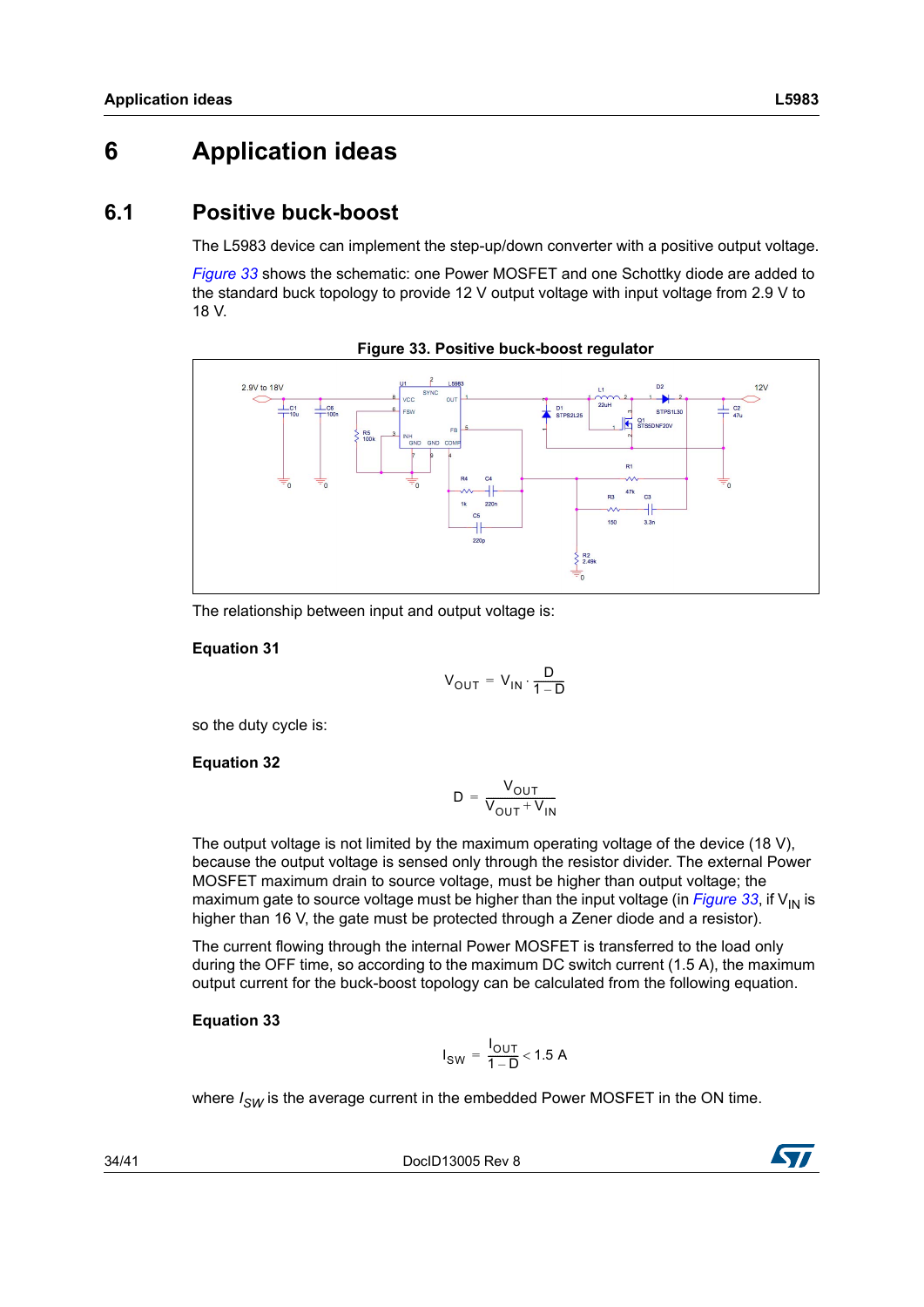To chose the right value of the inductor and to manage transient output current, which for a short time can exceed the maximum output current calculated by *Equation 33*, the peak current in the Power MOSFET must also be calculated. The peak current, shown in *Equation 34*, must be lower than the minimum current limit (2.0 A).

#### **Equation 34**

$$
I_{SW,PK} = \frac{I_{OUT}}{1 - D} \cdot \left[1 + \frac{r}{2}\right] < 2.0A
$$

$$
r = \frac{V_{OUT}}{I_{OUT} \cdot L \cdot F_{SW}} \cdot (1 - D)^{2}
$$

where *r* is defined as the ratio between the inductor current ripple and the inductor DC current.

Therefore, in the buck-boost topology the maximum output current depends on the application conditions (firstly input and output voltage, secondly switching frequency and inductor value).

In *[Figure 34](#page-34-0)* the maximum output current for the above configuration is depicted varying the input voltage from 2.9 V to 18 V.

The dashed line considers a more accurate estimation of the duty cycles given by *Equation 35*, where power losses across diodes, the external Power MOSFET, and the internal Power MOSFET are taken into account.

<span id="page-34-0"></span>



#### **Equation 35**

$$
D = \frac{V_{OUT} + 2 \cdot V_D}{V_{IN} - V_{SW} - V_{SWE} + V_{OUT} + 2 \cdot V_D}
$$

where  $V_D$  is the voltage drop across the diodes, and  $V_{SW}$  and  $V_{SWE}$  across the internal and external Power MOSFET.



DocID13005 Rev 8 35/41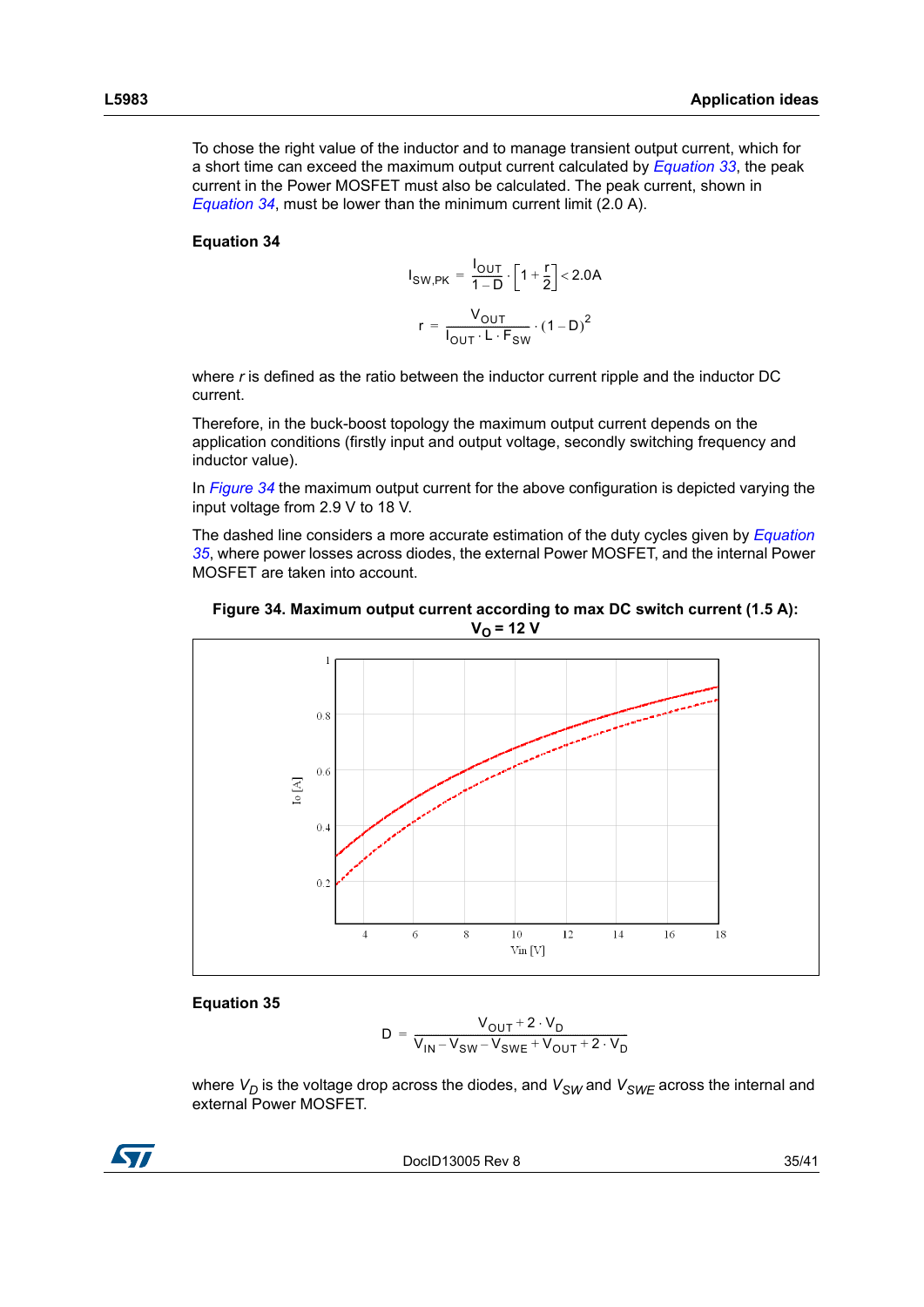<span id="page-35-0"></span>The L5983 device can implement the step-up/down converter with a negative output voltage.

*[Figure 33](#page-33-2)* shows the schematic to regulate -5 V: no further external components are added to the standard buck topology.

The relationship between input and output voltage is:

#### **Equation 36**

$$
V_{OUT} = -V_{IN} \cdot \frac{D}{1 - D}
$$

so the duty cycle is:

#### **Equation 37**

$$
D = \frac{V_{OUT}}{V_{OUT} - V_{IN}}
$$

As in the positive one, in the inverting buck-boost the current flowing through the Power MOSFET is transferred to the load only during the OFF time. So according to the maximum DC switch current (1.5 A), the maximum output current can be calculated from *Equation 33*, where the duty cycle is given by *Equation 37*.





The GND pin of the device is connected to the output voltage so, given the output voltage, the input voltage range is limited by the maximum voltage, the device can withstand across  $V_{\text{CC}}$  and GND (18 V). Therefore, if the output is -5 V, the input voltage can range from 2.9 V to 13 V.

As in the positive buck-boost, the maximum output current according to application conditions is shown in *[Figure 36](#page-36-0)*. The dashed line considers a more accurate estimation of the duty cycles given by *Equation 38*, where power losses across diodes and the internal Power MOSFET are taken into account:

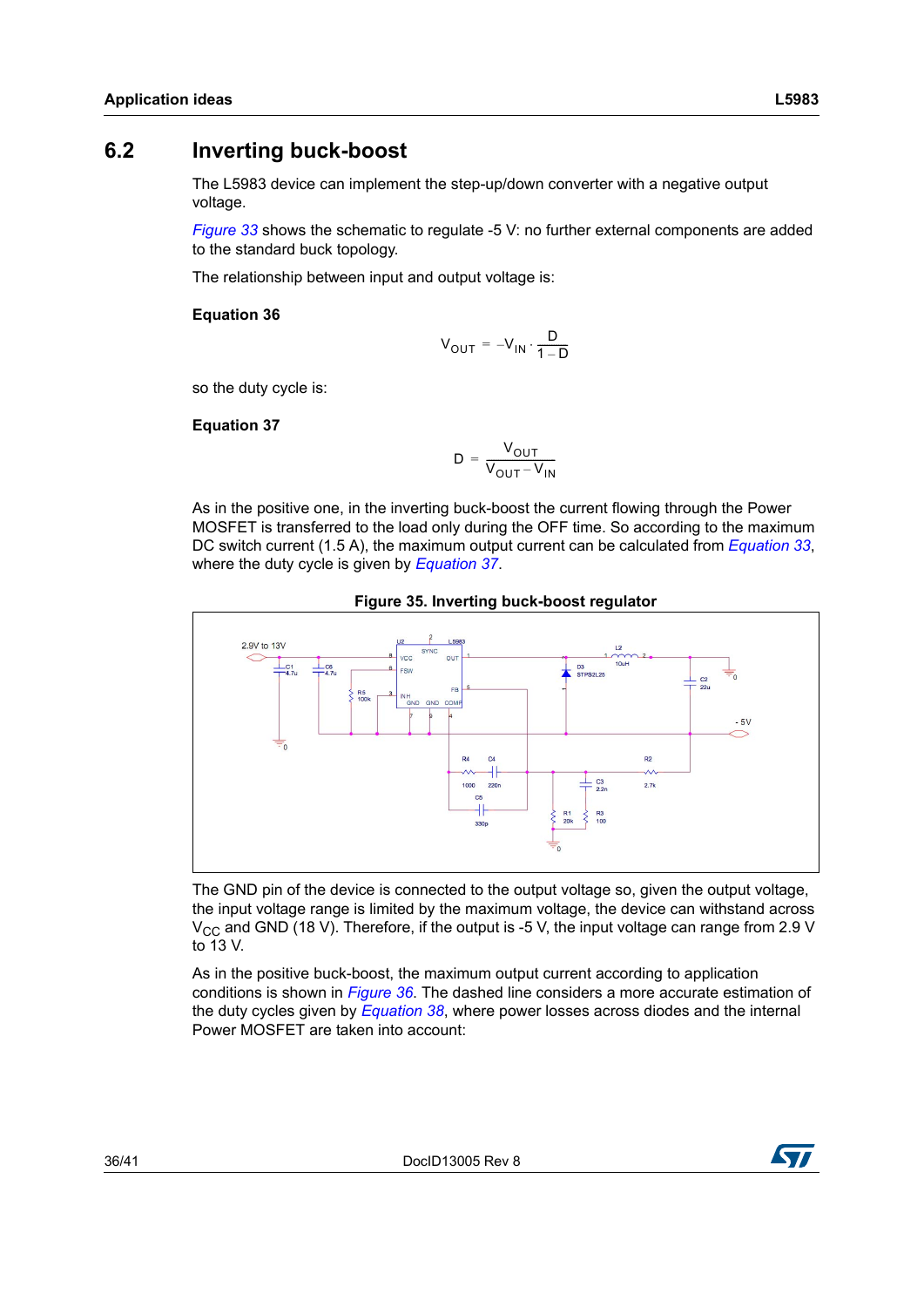**Equation 38**

$$
D = \frac{V_{OUT} - V_D}{-V_{IN} - V_{SW} + V_{OUT} - V_D}
$$

<span id="page-36-0"></span>



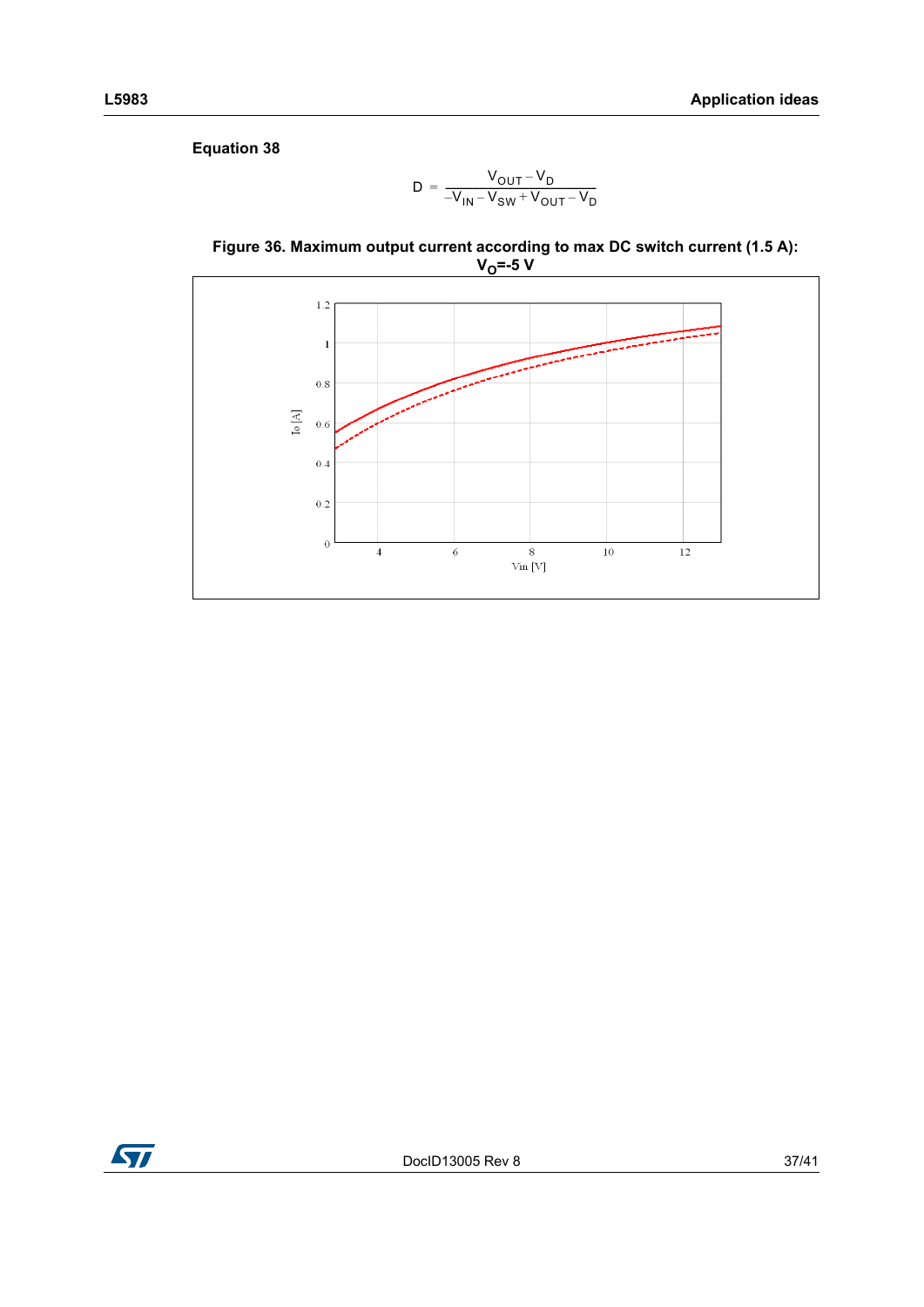## <span id="page-37-0"></span>**7 Package information**

In order to meet environmental requirements, ST offers these devices in different grades of ECOPACK® packages, depending on their level of environmental compliance. ECOPACK specifications, grade definitions and product status are available at: www.st.com. ECOPACK is an ST registered trademark.

<span id="page-37-1"></span>



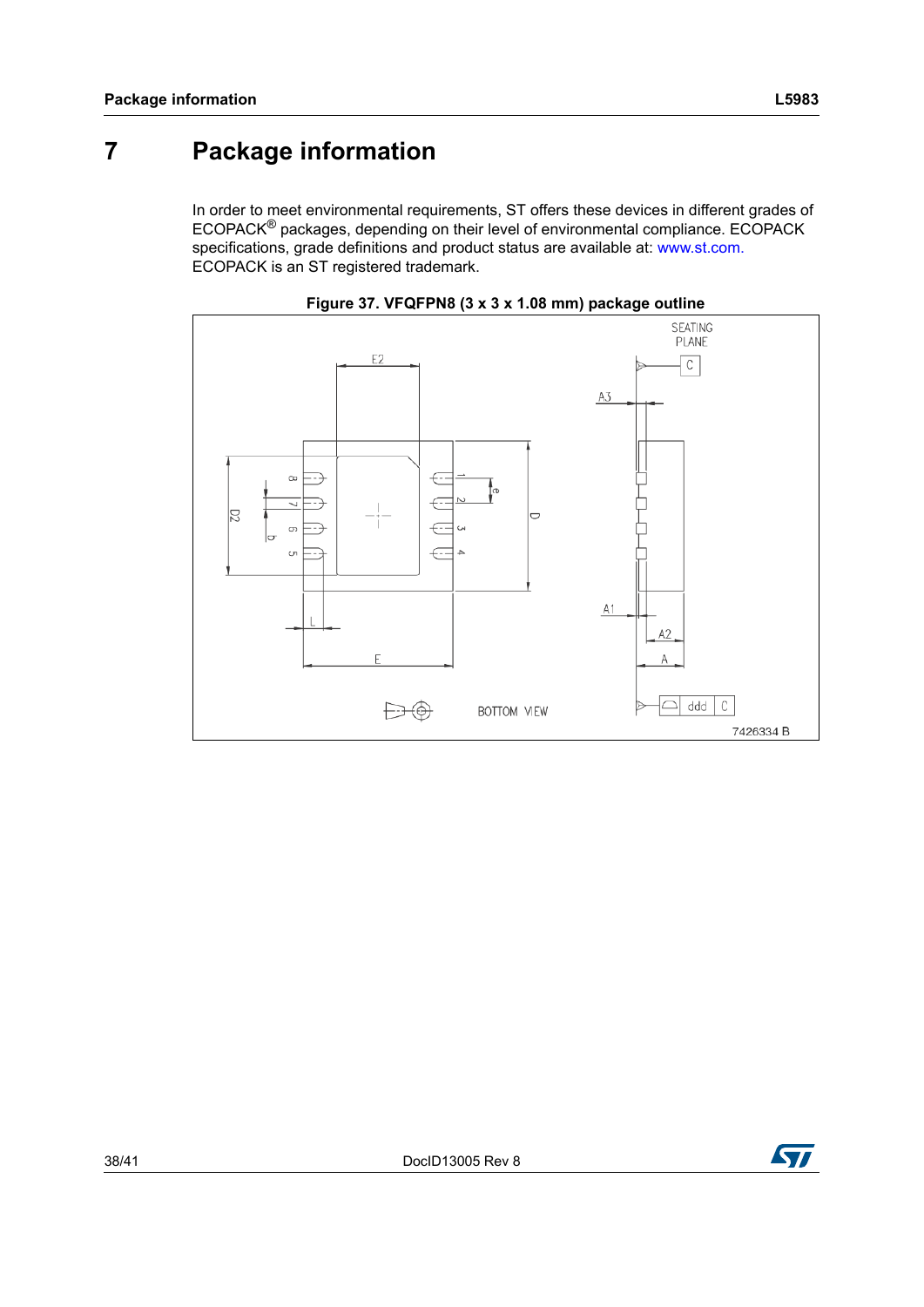<span id="page-38-0"></span>

|                | <b>Dimensions</b> |      |      |        |        |        |  |
|----------------|-------------------|------|------|--------|--------|--------|--|
| Symbol         |                   | mm   |      |        | inch   |        |  |
|                | Min.              | Typ. | Max. | Min.   | Typ.   | Max.   |  |
| A              | 0.80              | 0.90 | 1.00 | 0.0315 | 0.0354 | 0.0394 |  |
|                |                   |      |      |        |        |        |  |
| A1             |                   | 0.02 | 0.05 |        | 0.0008 | 0.0020 |  |
| A2             |                   | 0.70 |      |        | 0.0276 |        |  |
| A <sub>3</sub> |                   | 0.20 |      |        | 0.0079 |        |  |
|                |                   |      |      |        |        |        |  |
| $\sf b$        | 0.18              | 0.23 | 0.30 | 0.0071 | 0.0091 | 0.0118 |  |
| D              | 2.95              | 3.00 | 3.05 | 0.1161 | 0.1181 | 0.1200 |  |
| D <sub>2</sub> | 2.23              | 2.38 | 2.48 | 0.0878 | 0.0937 | 0.0976 |  |
|                |                   |      |      |        |        |        |  |
| E              | 2.95              | 3.00 | 3.05 | 0.1161 | 0.1181 | 0.1200 |  |
| E <sub>2</sub> | 1.65              | 1.70 | 1.75 | 0.0649 | 0.0669 | 0.0689 |  |
| e              |                   | 0.50 |      |        | 0.0197 |        |  |
| L              | 0.35              | 0.40 | 0.45 | 0.0137 | 0.0157 | 0.0177 |  |
| ddd            |                   |      | 0.08 |        |        | 0.0031 |  |

|  |  |  |  |  | Table 10. VFQFPN8 (3 x 3 x 1.08 mm) package mechanical data |  |
|--|--|--|--|--|-------------------------------------------------------------|--|
|--|--|--|--|--|-------------------------------------------------------------|--|

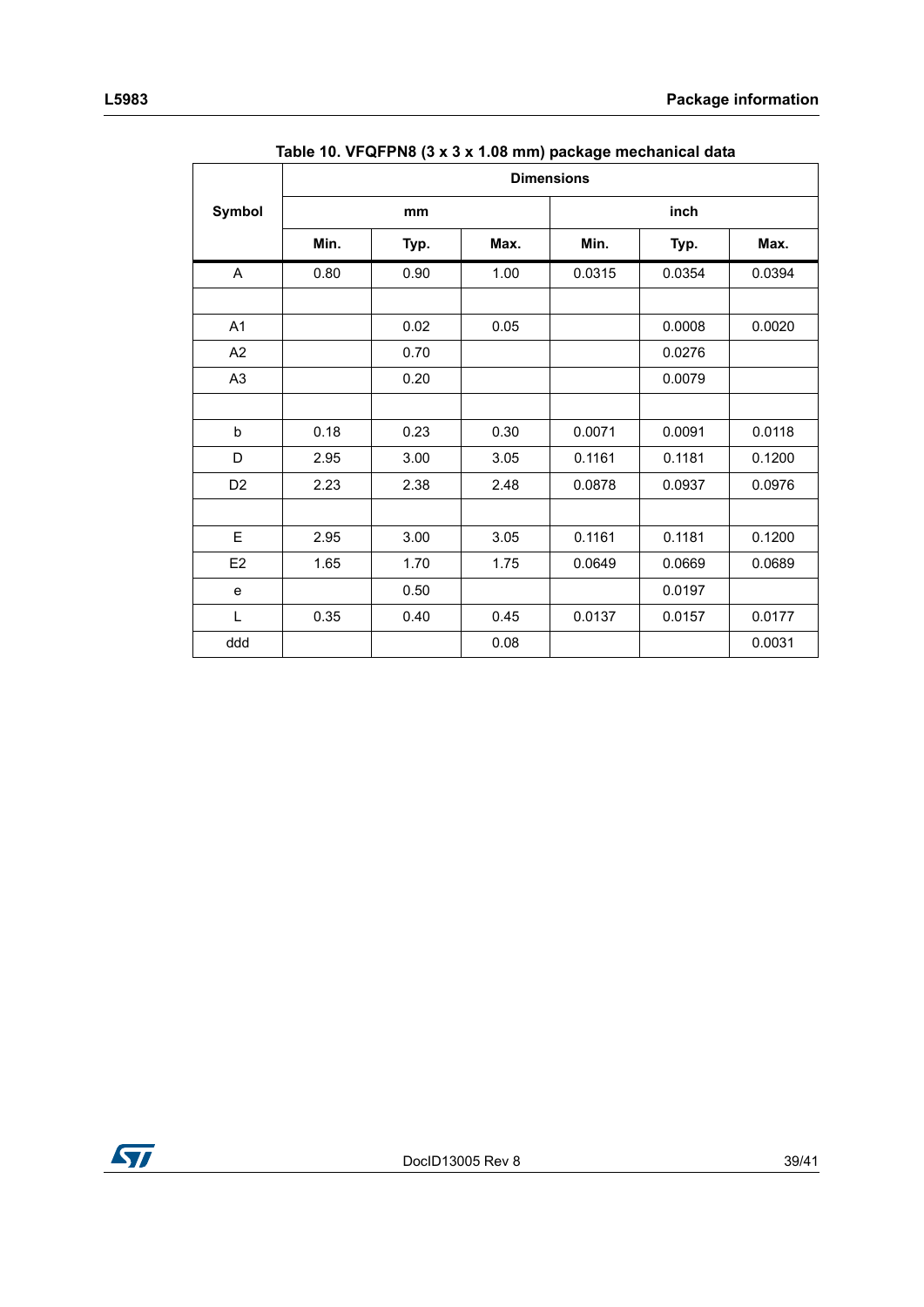## <span id="page-39-0"></span>**8 Order codes**

<span id="page-39-2"></span>

| Order codes | Package                                       | Packaging     |  |  |
|-------------|-----------------------------------------------|---------------|--|--|
| ∟5983TR     | VFQFPN8 $(3 \times 3 \times 1.08 \text{ mm})$ | Tape and reel |  |  |

#### **Table 11. Order codes**

## <span id="page-39-1"></span>**9 Revision history**

#### **Table 12. Document revision history**

| <b>Date</b> | <b>Revision</b> | <b>Changes</b>                                                                                                                                                                                                                                                                                                                                                                                                                                                                                                       |
|-------------|-----------------|----------------------------------------------------------------------------------------------------------------------------------------------------------------------------------------------------------------------------------------------------------------------------------------------------------------------------------------------------------------------------------------------------------------------------------------------------------------------------------------------------------------------|
| 21-Dec-2006 | 1               | Initial release                                                                                                                                                                                                                                                                                                                                                                                                                                                                                                      |
| 16-Oct-2007 | $\overline{2}$  | Document status promoted from preliminary data to datasheet                                                                                                                                                                                                                                                                                                                                                                                                                                                          |
| 27-May-2008 | 3               | Updated: Cover page, Figure 2 on page 4, Figure 8 on page 14,<br>Figure 5 on page 10, Figure 17 on page 29, Figure 18 on page 30,<br>Table 8 on page 17, Table 10 on page 39<br>Added: Table 3 on page 5                                                                                                                                                                                                                                                                                                             |
| 16-Sep-2008 | 4               | Updated: Table 4 on page 6 and Figure 18 on page 30                                                                                                                                                                                                                                                                                                                                                                                                                                                                  |
| 28-Jan-2009 | 5               | Updated: Equation 18                                                                                                                                                                                                                                                                                                                                                                                                                                                                                                 |
| 15-Jun-2009 | 6               | Updated Table 4 on page 6 and Figure 6 on page 10                                                                                                                                                                                                                                                                                                                                                                                                                                                                    |
| 29-Nov-2010 | 7               | Added: Section 6 on page 34<br>Updated: Figure 19, Figure 20 and Figure 21 on page 31                                                                                                                                                                                                                                                                                                                                                                                                                                |
| 12-May-2014 | 8               | Numbered Equation 22 on page 23.<br>Added $V_{CC}$ values to titles from Figure 22 on page 32 to Figure 27<br>on page 32.<br>Updated Section 7: Package information on page 38 (updated titles,<br>reversed order of Figure 37 and Table 10, minor modifications).<br>Updated Table 11: Order codes (removed the L5983 order code<br>related to the VFQFPN8 in tube, updated "Packaging" of the<br>L5983TR order code).<br>Updated cross-references throughout document.<br>Minor modifications throughout document. |